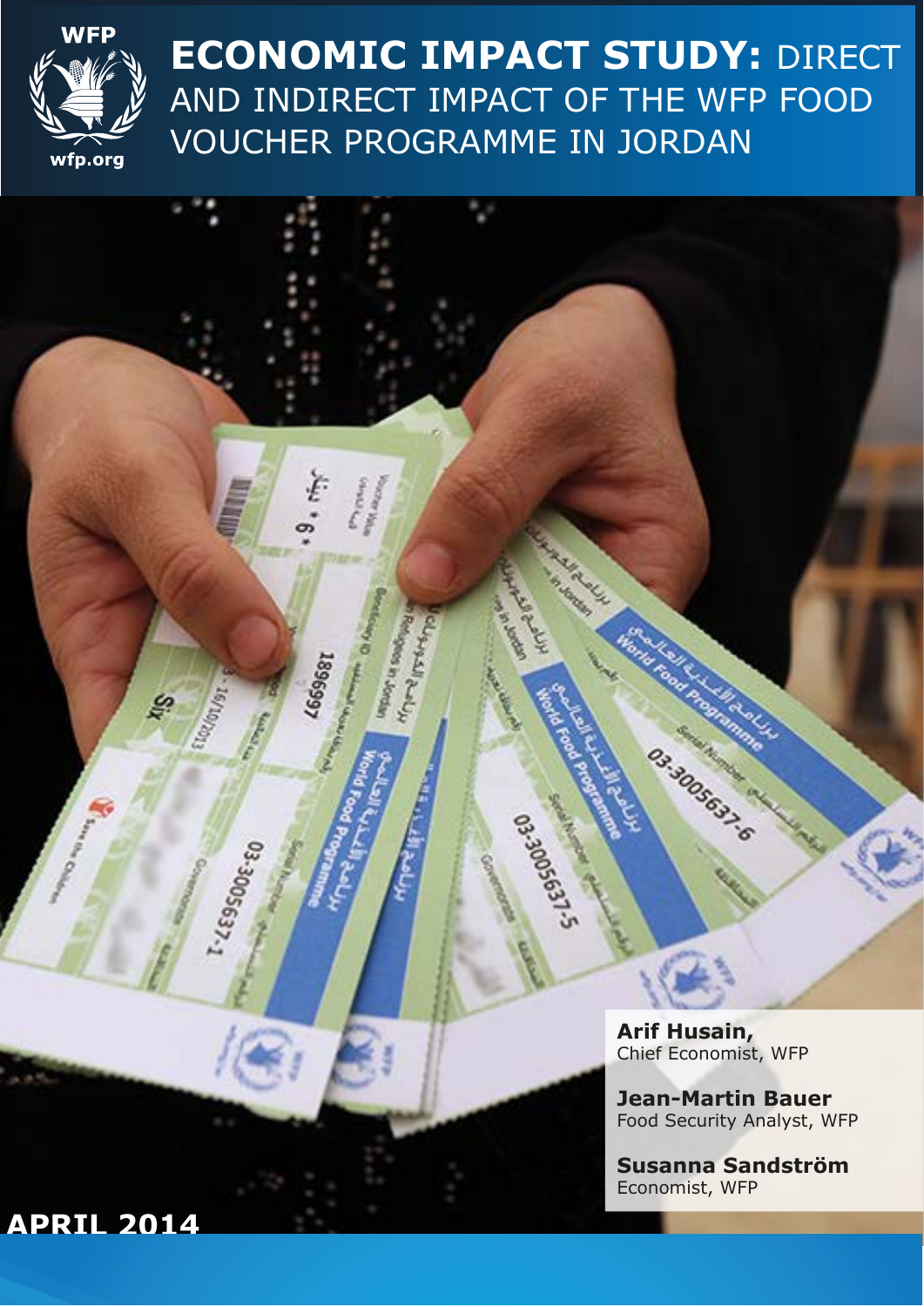### **Executive Summary**

The response to the Syrian crisis in Jordan is becoming increasingly more sophisticated with the implementation at scale of WFP's food voucher programme. This study offers insights into the economics of the food voucher programme—documenting its direct and indirect effects on the Jordanian economy. Findings of this study rely on secondary data, field visits, and the implementation of an input-output model. Key sources of data include WFP's emergency operation office, retailers participating in the food voucher programme, academia, NGOs, Board of Commerce and the Ministry of Planning.

Jordan's economy has faced headwinds in recent years. GDP growth has dropped from an annual average of six percent during 2000-2008 to about 2-3 percent in the following years. Fiscal retrenchments since 2012 have led to fuel subsidy reform and the increase in domestic energy prices. The Syrian crisis has also triggered major demographic shifts; disrupted commerce; tested infrastructure and pressured social services in governorates with high refugee concentrations. The annual budgeted cost of the overall humanitarian response to the Syrian crisis is more than three percent of Jordan's GDP. The planned value of WFP's food voucher transfers alone is estimated at 0.7 percent of GDP in 2014 which is significant for the Jordanian economy.

In terms of direct economic effects, this study finds that for every dollar spent by a voucher beneficiary, participating stores spend 85 cents on wholesale food purchases, six cents on operational costs, three cents on wages, two cents on taxes and one cent on capital expenditure. The programme has also led to some US\$2.5 million investment in physical infrastructure by the participating retailers; created over 350 jobs in the food retail sector; and generated about US\$6 million in additional tax receipts for the Jordanian government.

In terms of indirect effects, this study finds a predictive multiplier ranging from 1.019 to 1.234. In other words, WFP's plan to distribute US\$250 million in vouchers during 2014 would lead to some US\$255-US\$308 million of indirect benefits for the Jordanian economy. These indirect benefits are mostly concentrated in the agriculture, the manufacturing and the food products sectors. Had WFP opted for in-kind assistance, a larger share of these multipliers would have accrued outside of Jordan.

Like cash, "value" based vouchers are an income transfer. Yet they are more market friendly and they minimize uncertainty for the retailers and consumers alike. Vouchers give retailers the time and confidence to expand operations to ensure that excess refugee demand is met systematically with more choices, good quality and competitive prices and without creating inflationary pressures. Consequently, the prices of a standard food basket have declined both in participating and non-participating stores—an indication that the programme is leading towards positive outcomes for refugees and hosts communities alike.

In addition to saving lives, WFP's voucher programme is also providing substantial support for the Jordanian economy at a difficult time. The advantages of the programme are in line with the National Resilience Plan, which also aims to build national capacities. It is recommended that WFP continue fostering the sustainability of its voucher programme. Finally, the remittance-based economy that refugees represent both within and outside the camps merits better understanding to ensure appropriate and efficient humanitarian response plans for the future.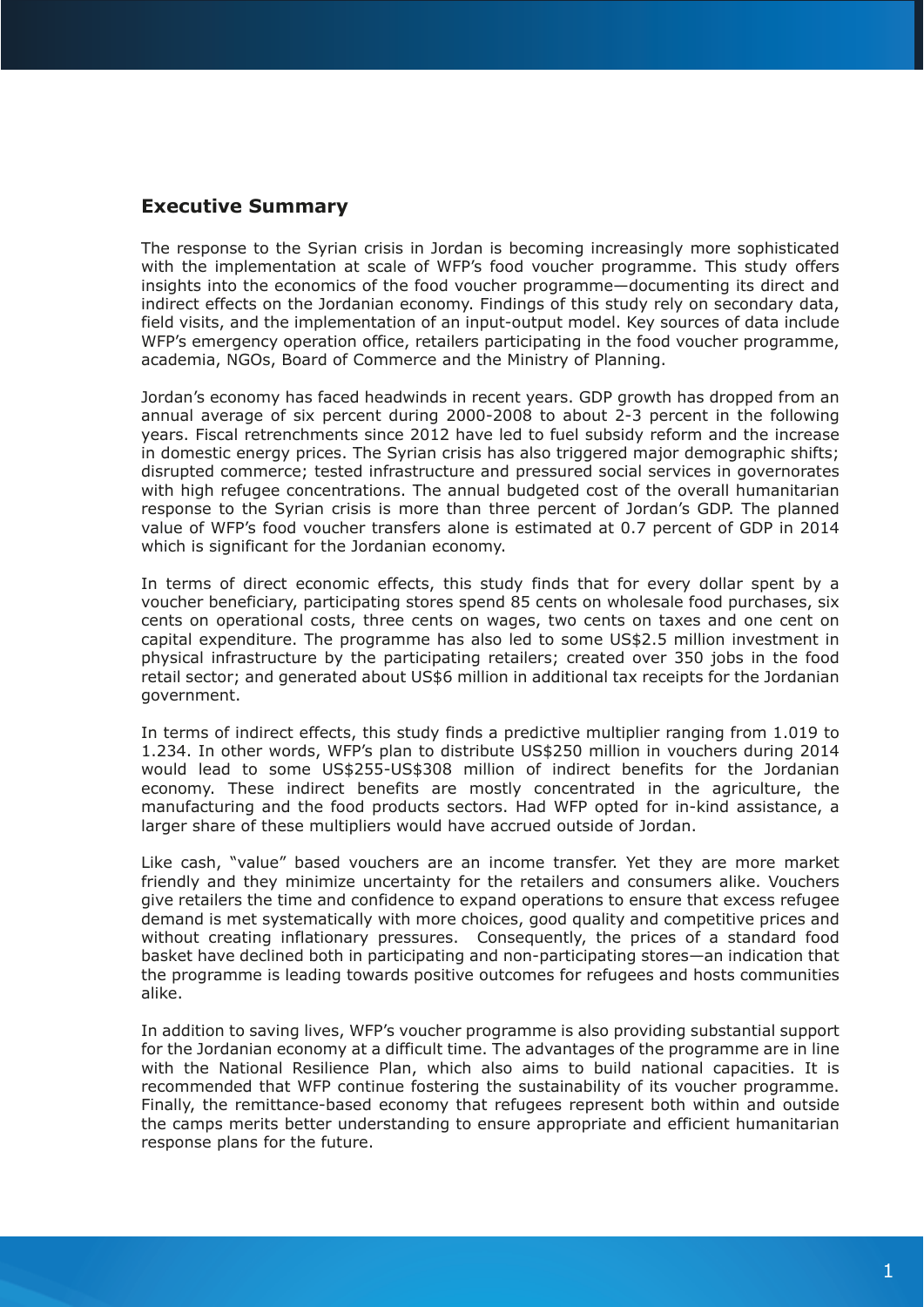# **Table of Contents**

| Context: a large, innovative response -----------------------------------5     |  |
|--------------------------------------------------------------------------------|--|
| Box 1: Jordan's mounting economic challenges ------------------------------- 6 |  |
| How does the voucher programme work? $--------------------------6$             |  |
|                                                                                |  |
|                                                                                |  |
|                                                                                |  |
|                                                                                |  |
|                                                                                |  |
|                                                                                |  |
|                                                                                |  |

# **List of figures**

Figure 1: RRP 6, food sector needs and WFP food voucher programme as a share of 2014 GDP - 6 Figure 2: Trend in the price of a standard food basket 11

# **List of tables**

| Table 1: Typology of shops participating in the voucher programme in Jordan $- - - - - - - - - 10$   |
|------------------------------------------------------------------------------------------------------|
| Table 2: Estimated capital expenditure for shops participating in the WFP voucher programme - - 12   |
| Table 3: Estimated direct effects of the voucher programme, per dollar and in aggregate $- - - - 14$ |
|                                                                                                      |
| Table 5: Multipliers for the agriculture, livestock and fishing sector and food products sector. 17  |
|                                                                                                      |
|                                                                                                      |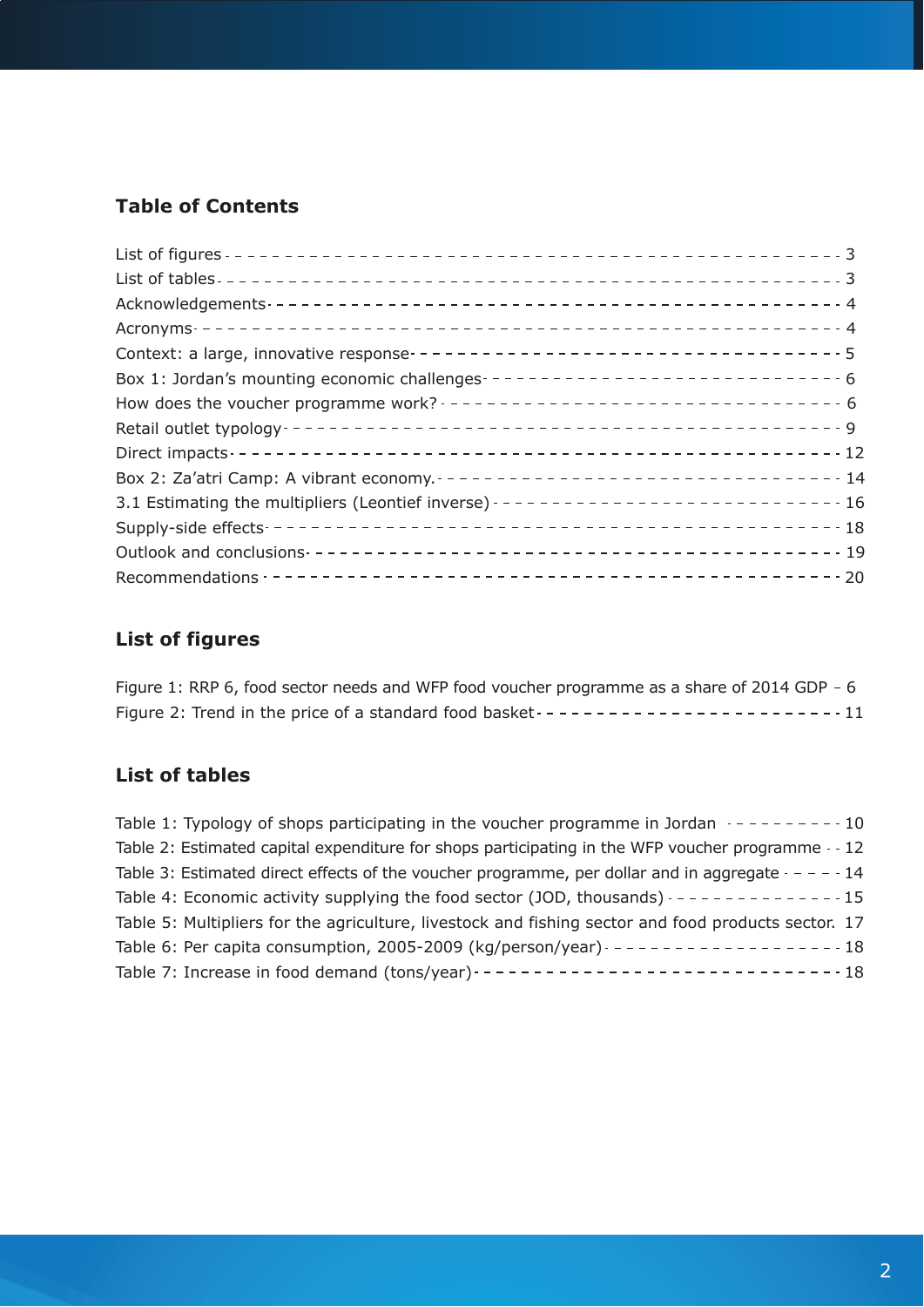# **Acknowledgements**

The authors acknowledge the contributions of Sarah Gordon-Gibson, Rikke Kasse and Haya Abassi in ensuring access to refugees, cooperating partners and supermarkets in Jordan. They also provided valuable comments and data for this report. The authors thank Chloe Wong for her support with the input-output model. Comments on successive versions of this draft were received from Issa Sanogo, Tobias Flaemig, Marie Enlund, the Jordan EMOP and Syria regional emergency coordinator's office.

# **Acronyms**

CBO: Community-Based Organization DoS: Department of Statistics, Ministry of Planning EMOP: Emergency Operation GDP: Gross Domestic Product JOD: Jordanian Dinar HCSP: Host Community Support Programmeme NGO: Non-Governmental Organization NRP: National Resilience Plan RRP: Rapid Response Plan UNHCR: United Nations High Commission for Refugees WFP: World Food Programmeme

### **Assessment objectives and methodology**

The intent of this study is to estimate the economic benefits of the food voucher programme implemented by the World Food Programmeme (WFP) for Syrian refugees in Jordan. A better understanding of indirect economic effects of the food voucher programme will enable WFP and its partners to make informed decisions about the design and implementation of such programmes in Jordan and beyond.

The study employs a two pronged approach whereby the first component provides an analysis of the supermarkets that participate in the food voucher programme. We estimate how the cash flow from the voucher programme is spent by participating retailers, allowing insights into direct effects of the food voucher programme on capital expenditures, the food sector, employment, and taxes. The second component is an input-output analysis to estimate the high-level indirect sectoral economic effects of the programme. Our analysis relies on the input-output tables produced by the Jordanian Department of Statistics in 2006 (see Annex 1). The two approaches used in this study allow for better triangulation and validation of the findings.

This study was jointly undertaken by WFP staff from headquarters, the regional coordination office and the Jordan EMOP office. The team met with refugees, NGO cooperating partners, supermarkets involved in the voucher programme, key ministries and WFP staff in order to gather data and understand their perspectives on the programme.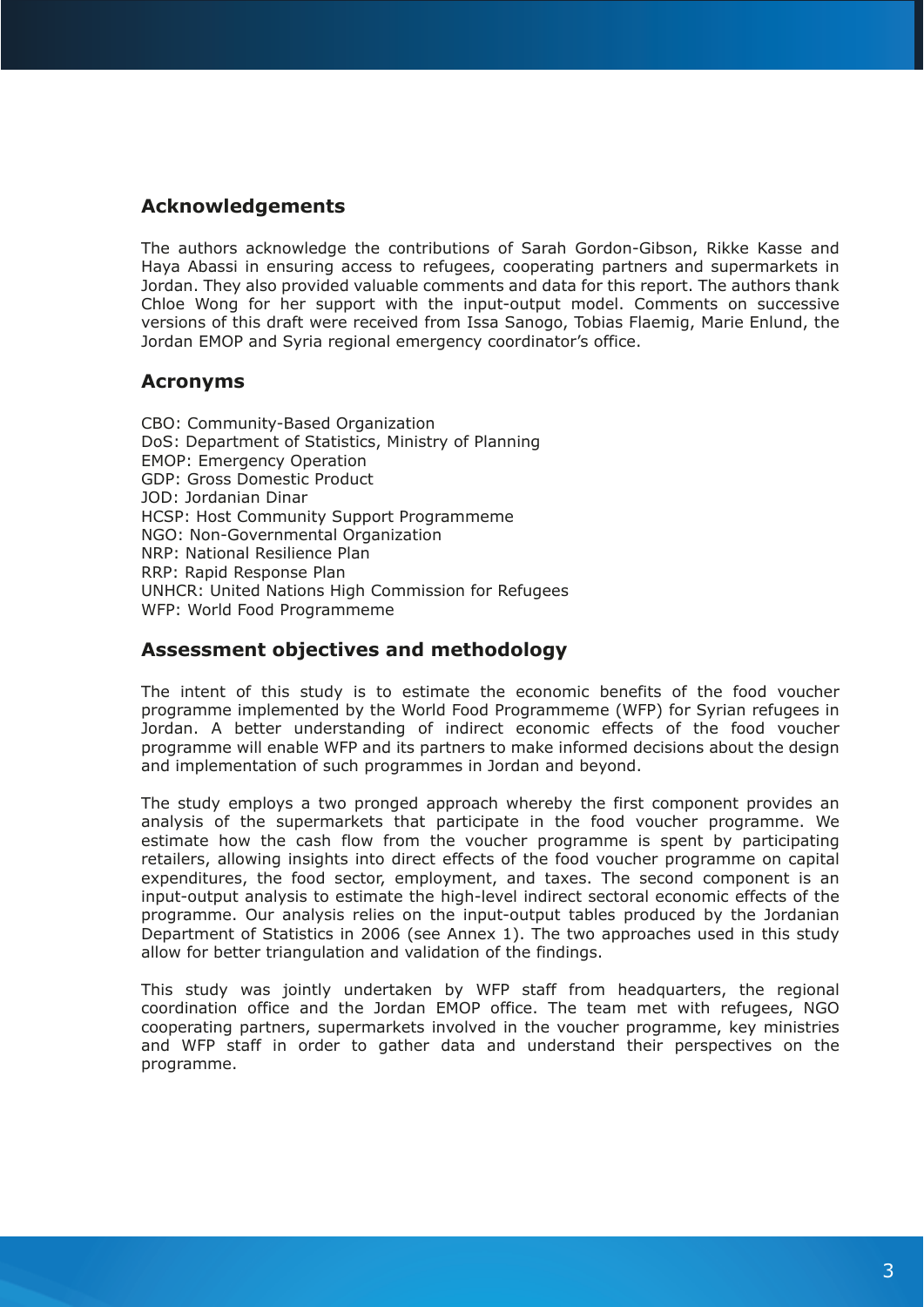#### **Context: a large, innovative response**

As of 17 February 2014, UNHCR had registered more than 571,000 Syrian refugees in Jordan. Some 20 percent of these refugees live in camps while the rest reside in the cities. The refugee population is concentrated in the northern Governorates of Mafraq and Irbid, which border Syria. The refugee inflow has increased the population of Jordan by about 9 percent (REACH, 2014).

The latest interagency response plan calls for the provision of US\$1.2 billion for multi-sector assistance in 2014. Indicative requirements for the food sector are US\$322 million. In 2014, WFP plans to provide some US\$250 million in food voucher assistance compared to US\$100 million in 2013.

The economic weight of the assistance provided in response to the Syrian crisis is substantial. The estimated needs in the Regional Response Plan (RRP) 6 amount to 3.6 percent of nominal 2014 GDP which is about US\$36.3 billion. The food sector requirements and the WFP voucher programme are 0.9 percent and 0.7 percent of the nominal GDP, respectively.





**RRP6, Jordan:US\$1.2 billion, 3.3% of GDP**

Share of GDP

Source: EIU (2014) for Jordanian GDP, RRP6 for needs.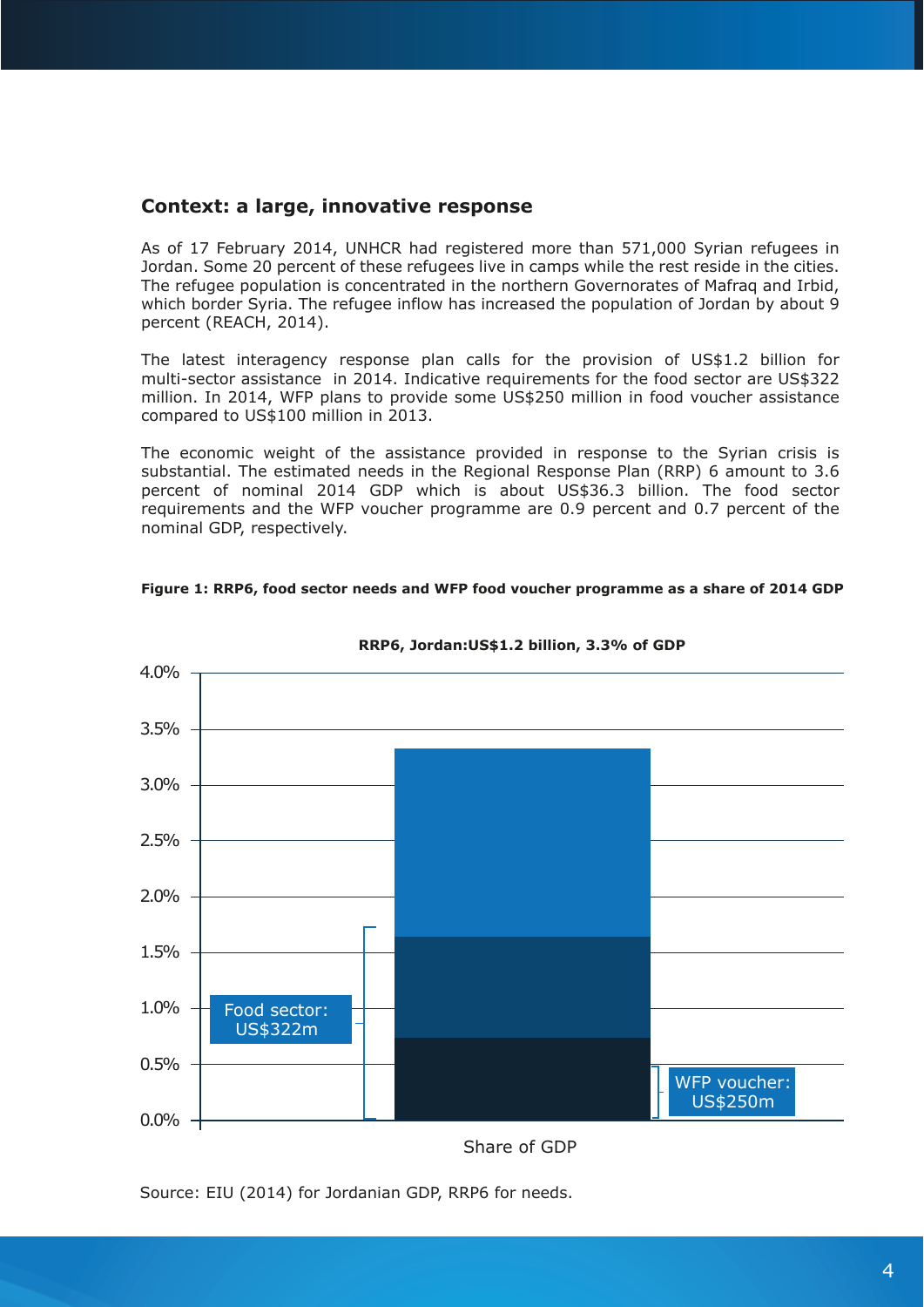# **Box 1: Jordan's mounting economic challenges**

According to the National Resilience Plan (UN/HCSP, 2014), the continuation of the Syrian crisis is seriously impacting the Jordanian economy. The GDP growth in 2012 was 2.7 percent, down from an average annual growth of 6.6 percent in the previous decade. Tourism and trade is seriously impacted. Trade disruptions including border closures has cost Jordan about two percent of its GDP in 2013. Foreign direct investment is at a five year low and trade deficit has increased by 50 percent between 2009 and 2012. The annual budget deficit now stands at 10.4 percent of GDP and public debt is now around 75 percent of GDP compared to 61 percent in 2010. Unemployment in Jordan officially stands at 14 percent.

The presence of the refugees has meant additional burden on social services, particularly in northern Governorates. Since 2012, Jordan has been scaling back expenditure on its social safety net programmes. Fuel prices were initially raised in November 2012 and they are now regularly adjusted in light of international prices. Electricity prices have also been raised to check losses at NEPCO, the national power company.

Jordan nonetheless receives substantial external assistance. The Gulf Cooperation Council has recently provided a US\$5 billion grant to launch a series of projects in the country, while the US government renewed US\$1 billion in sovereign loan guarantees in February 2014.

# **How does the WFP food voucher programme work?**

WFP's food market assessments have shown that Jordan has a fully integrated market structure with the necessary infrastructure to meet increased consumer demand without negatively affecting supply or price formation. Furthermore, since Syrian families are accustomed to shopping in commercial market environments, vouchers contribute towards some sense of normalcy in their lives. Using vouchers, beneficiaries can select food items according to their preferences and individual consumption needs. This is especially important for children, the elderly and those with specific dietary requirements. Vouchers allow for access to a greater diversity of foods with higher nutritional value, including fresh fruits, dairy products, meat, chicken, fish and vegetables.

While it is acknowledged that the alternative of providing food in-kind is cheaper, the advantages outlined above supported the argument for the implementation of a voucher programme. The voucher programme is proving to be a very successful initiative for WFP and perhaps the humanitarian community at large. Previously, using supermarket chains to deliver food assistance has not been implemented at scale and this study is an effort to build evidence on the impacts of such an approach.

WFP's voucher programme in Jordan is implemented through three cooperating partners (Islamic Relief Worldwide, Human Relief Foundation and Save the Children International) who cover all 12 governorates in the country. Save the Children International is WFP's partner in Za'atri camp. ACTED has been selected as a partner for Azraq camp and will start voucher operations once the camp opens. Cooperating partners are responsible for all voucher distribution, redemption and reporting activities, monitored and verified by WFP.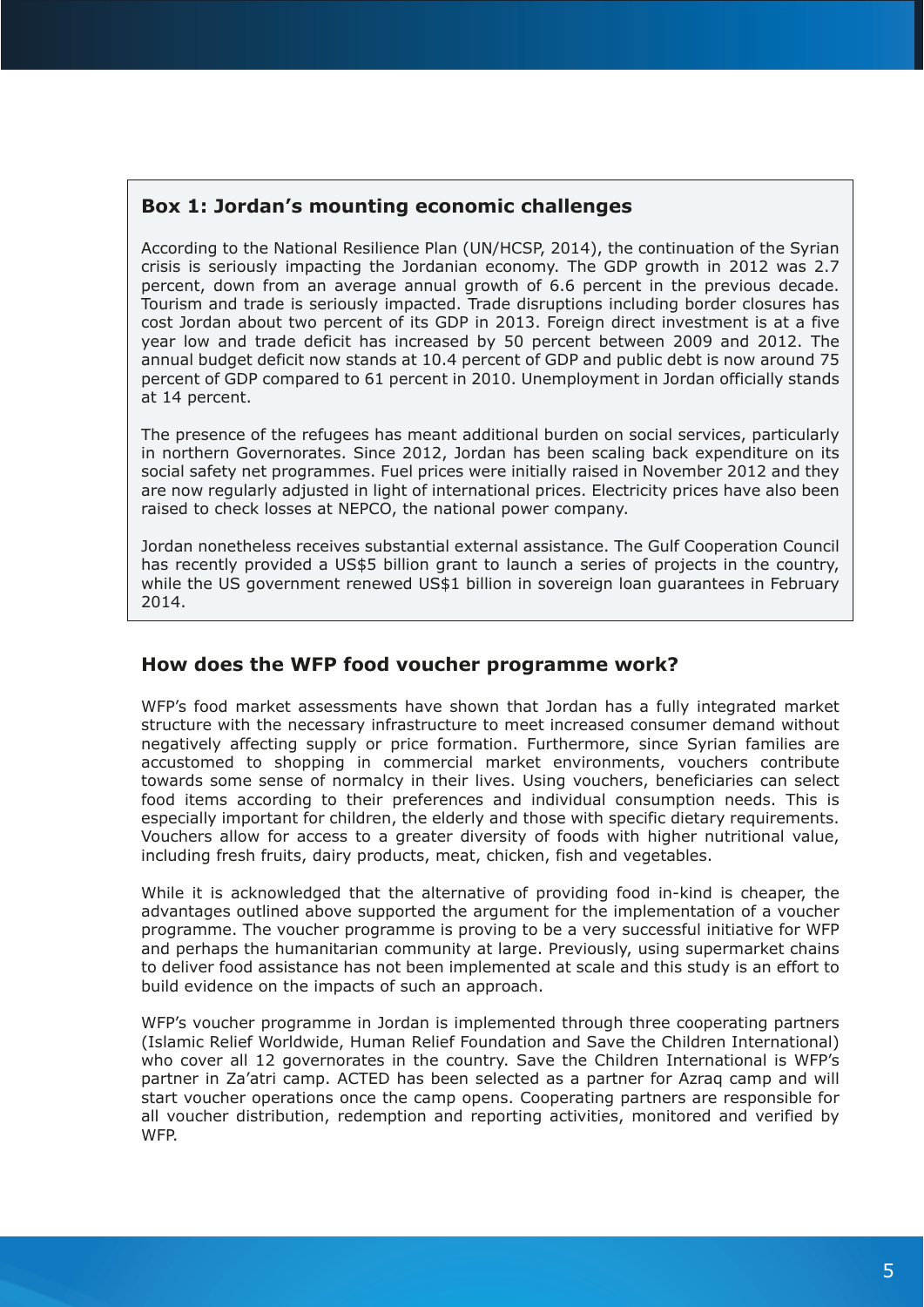In non-camp urban settings, the head of the refugee household receives two different coloured vouchers each month. Each voucher is valid for two weeks and cannot be redeemed after the expiry date. The total voucher value varies according to household size, equating to each beneficiary receiving vouchers valued at JOD 24 (USD 34) per month. With the two vouchers, households can shop twice per month. Refugees outside the camps can redeem their vouchers in  $65<sup>2</sup>$  designated shops in all 12 governorates. Retailers are contracted by WFP's cooperating partners and are located in areas with significant concentrations of refugees. All selected retailers must meet WFP and partner criteria in terms of their capacity, liquidity, and range of products. In January 2014, some 440,000 refugees living in host communities received food vouchers from WFP.

In camps, refugees receive an in-kind daily allocation of bread and a food voucher valid for two weeks. The head of household receives as many vouchers as the number of individuals in the household. This allows beneficiaries to make purchases several times, given the limited storage facilities of camp refugees. Refugees in camps redeem their vouchers at community based organization (CBO) shops and supermarkets located inside the camp. Unlike in the host communities, the CBOs and the supermarkets are contracted directly by WFP. The profits from the CBO shops support charitable activities in Jordanian communities around the camp. Since January 2014, two commercial supermarkets operate within Al Za'atri camp, with the capacity to serve the entire camp population through vouchers. These supermarkets also support the local communities in Mafraq and Za'atri through local recruitment and food procurement to the extent possible. WFP supported some 96,000 refugees in camps in January 2014.

In both host communities and camps, all beneficiaries receive an itemized receipt showing the products they purchased and prices. Any unspent amount on the voucher is forfeited by the beneficiary and cannot be carried forward to the next month.

At the end of the month, partners are responsible for collecting all redeemed vouchers from participating shops. Shopkeepers are asked to attach copies of receipts to every voucher, showing a breakdown of commodities purchased by quantity and value. WFP scans all vouchers received to verify the values redeemed and conducts spot checks to ensure compliance with WFP policies. Once WFP has completed their verification, cooperating partners are responsible for making the payment to shops on behalf of WFP except in the camps where WFP make the payments directly to the shops. Payments are made within 10 days of the shop's submission of vouchers to the partner.

WFP launched a full rollout of smartcard-based e-vouchers in January 2014. This follows successful pilots in two locations in the Amman governorate, one location in the Mafraq governorate and one transit camp in November 2013. E-cards will allow beneficiaries to spend their monthly entitlements in multiple visits to shops. This will offer beneficiaries greater flexibility and a more discrete assistance modality. Beneficiary e-cards will be reloaded automatically and no longer require beneficiaries to visit distribution centres each month to collect their entitlement. Retailers are being equipped with point of sale equipment to allow them to process transactions. The e-vouchers are administratively simpler to implement and more secure than in-kind assistance or paper vouchers as they require a personal identification number (PIN) to access assistance and can be cancelled anytime if lost or stolen. This will further minimize voucher sales for cash or purchase of non-approved goods<sup>3</sup>. Moreover, the retailers will receive their payments 48 hours after the transaction.

**<sup>2</sup> As of 1 February 2014, though this number is increasing as WFP and partners contract more shops to minimise beneficiary travel to the shops**

**<sup>3</sup> Zyck, A. and Armstrong, J. (2014) Humanitarian crises, emergency preparedness and response: the role of business and the private sector - Jordan case study. http://www.odi.org.uk/publications/8147-jordan-private-sector-humanitarian-aid-refugee**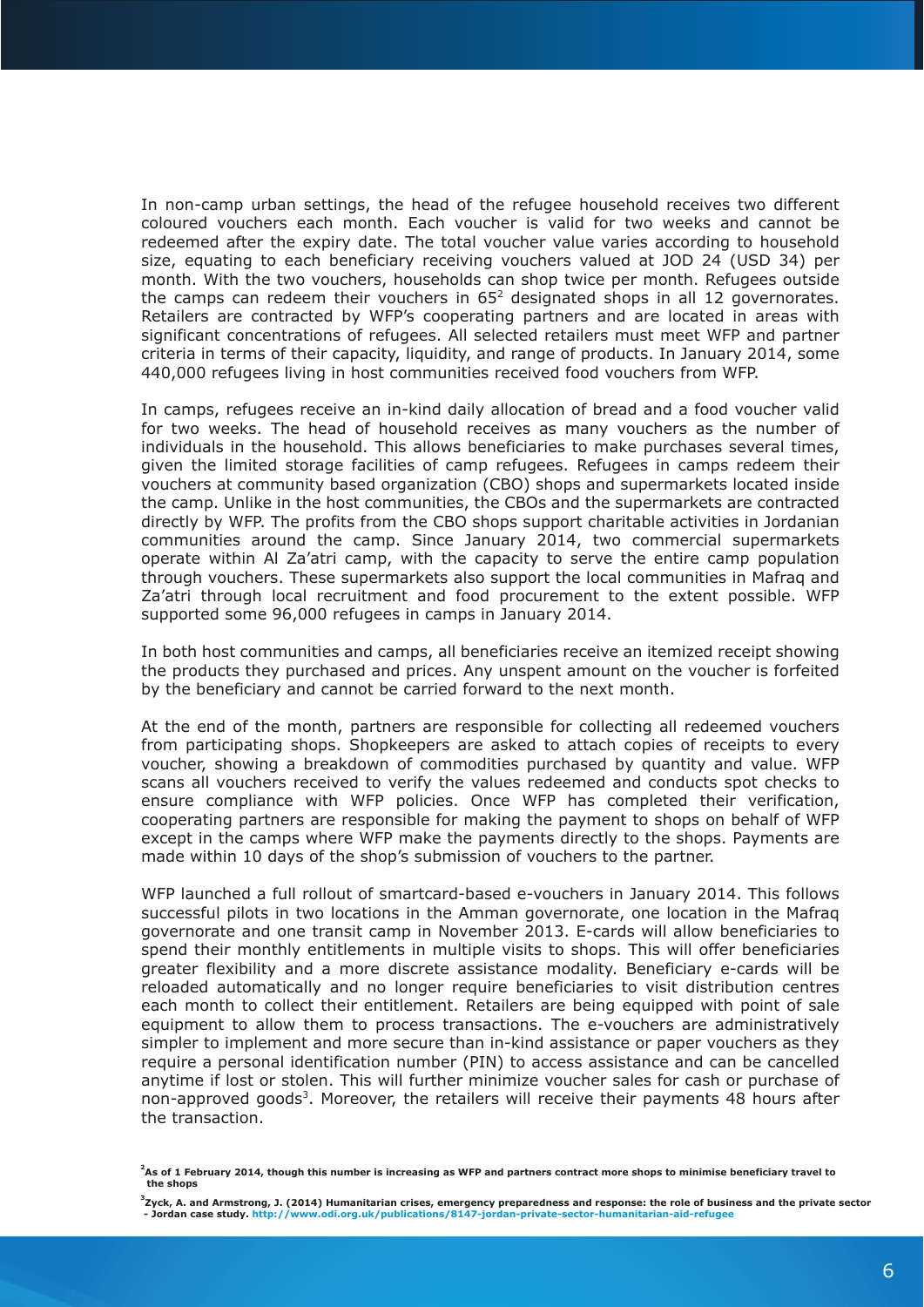# **Direct economic impacts of the food voucher programme**

The voucher programme has led to direct economic benefits that we successively document in this section. Direct impacts are channelled through the retail outlets that participate in the program. We therefore analyse their expenditure on the following items:

- Capital expenditure (construction of shops and purchase of durable goods)
- Employment and expenditure on salaries
- Cost of the goods covered by the voucher
- Operational expenses for the shops (rental, utilities, insurance)
- Taxes accruing to the government (sales tax on items covered by the voucher and
- corporate tax)

While other direct effects may exist, they are difficult to quantify. This analysis therefore focuses on the larger items.

# **Retail outlet typology**

WFP's voucher programme works through 83<sup>4</sup> shops. In order to understand its economic impacts, we offer a brief description of the types of shops that participate in the programme.

- In Za'atri camp, the WFP voucher programme started with 16 shops run by 'community based organizations' (CBOs). These CBOs are charities from Mafraq governorate where the camp is located. CBO shops tend to be small, typically 100-120 square meters of floor space. Investments in these shops have been minimal given that CBO strategy is to turn a profit in the short-term. As of February 2014, four CBOs accounted for half of all voucher sales in Za'atri camp—an indication that the market is concentrated and may consolidate. A share of the revenue from the CBO shops are to be re-invested in charity projects in host communities.
- In early 2014, two supermarket chains, Safeway and Tazweed, opened new premises in Za'atri camp. These stores are larger, with 600-730 square meters of floor space. They rely on local and international supply chains and have invested considerable resources to establish themselves in the camp. Their strategy in the medium-term is to build market share and generate profits through



economies of scale. Therefore, for many items, the supermarkets offer lower prices than the CBO shops.

Outside Za'atri camp, WFP works with a variety of local shops and supermarkets that existed prior to the voucher programme. The larger supermarkets in Amman exceed 3,500 square meters of floor space.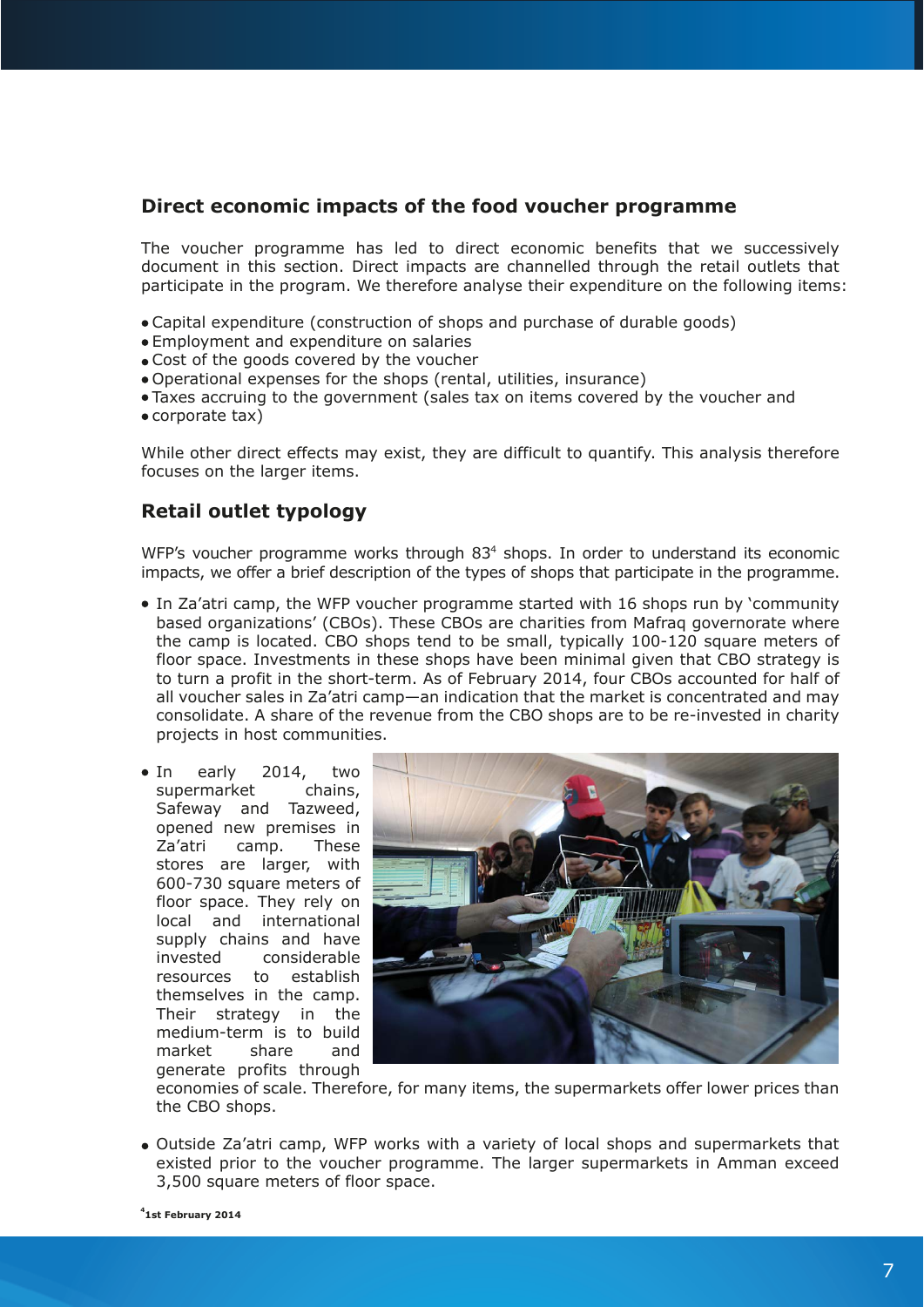Table 1 outlines the main characteristics of participating retail outlets.

| Shop type                                                 | <b>Characteristics</b>                                                                                                                                                                                                                                                                        |
|-----------------------------------------------------------|-----------------------------------------------------------------------------------------------------------------------------------------------------------------------------------------------------------------------------------------------------------------------------------------------|
| Community-<br>based<br>organization<br>in Za'atri<br>(16) | • Approximately 100 square meters of floor space<br>• Initial investments of some JOD15,000<br>• Short supply chain<br>• 2-3 full time employees<br>• Voucher-only stores, few cash sales<br>• Profit margins of about 20 percent<br>• Some profits used for community based charity projects |
| Local<br>supermarkets                                     | • Voucher programme is an 'add-on' to their existing client base<br>• Limited or no new capital expenditure<br>• Market share dominated by large supermarkets, but smaller<br>shops are also present<br>• Efficient supply chain                                                              |
| Supermarket<br>chains in<br>Za'atri (2)                   | • International and local supply chain, foreign investors<br>• 600-730 square meters of floor space<br>• Up to 40 employees<br>• Investments with 3-5 year planning horizon<br>• Smaller profit, money is made on volume<br>• More competitive than most CBOs                                 |

| Table 1: Typology of shops participating in the voucher programme in Jordan |  |  |
|-----------------------------------------------------------------------------|--|--|
|-----------------------------------------------------------------------------|--|--|

Source: WFP Jordan EMOP, mission observation.

The latest WFP price monitoring exercise shows that food prices in participating outlets are similar to those in the non-participating stores. In January 2014, a standard food basket cost JOD21.60 (US\$ 30.24) in participating stores and JOD 21.80 (US\$ 30.52) in the non-participating outlets<sup>5</sup>. Supermarket prices in Za'atri camp for rice, pasta, vegetable oil and fish were about 20 percent lower than in CBO shops. Nonetheless, some of the larger CBOs offered lower prices for a range of commodities including bulgur wheat, sugar and cheese. In general prices in the participating stores have continued to drop since September 2013 (Figure 2).





**5 Food basket composed of 1kg rice, 1kg bulgur Wheat, 400g pasta, 1kg pulses, 1kg sugar, 1.8ltr vegetable oil, 750g salt and 340g of canned meat.**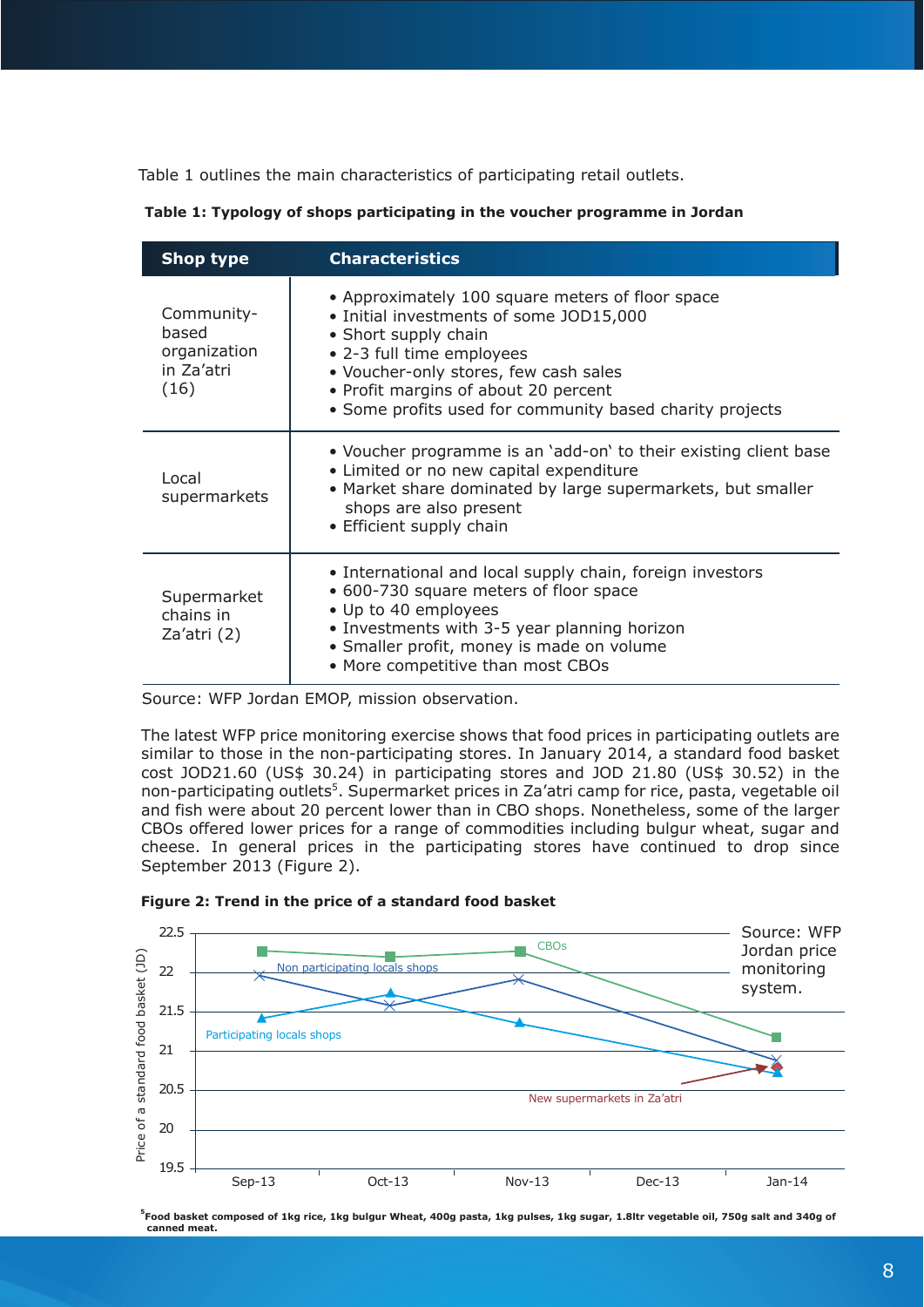In general the voucher market is highly concentrated with a few dominant players both within and outside the camps. Outside the camps, Sameh Mall has 44 percent of the voucher market share. In Za'atri camp, 4-5 larger CBO shops account for half of the voucher sales. It is likely, however, that many of the smaller CBOs will gradually lose their market share to the supermarkets since they are unable to compete given large economies of scale. It is expected that the larger CBOs will be able to align their prices in order to compete with the supermarkets. WFP data shows that the price of the typical food basket in CBOs has declined from JD 22.28 in September 2013 to JD 21.17 in January 2014, when the supermarkets opened (Figure 2). In the current analysis it is therefore assumed that the supermarket cost structure is the most representative of overall direct expenditures.



#### **Figure 3: Estimated cost structure, supermarkets participating in WFP food voucher programme**



Source: Mission interviews with retailers.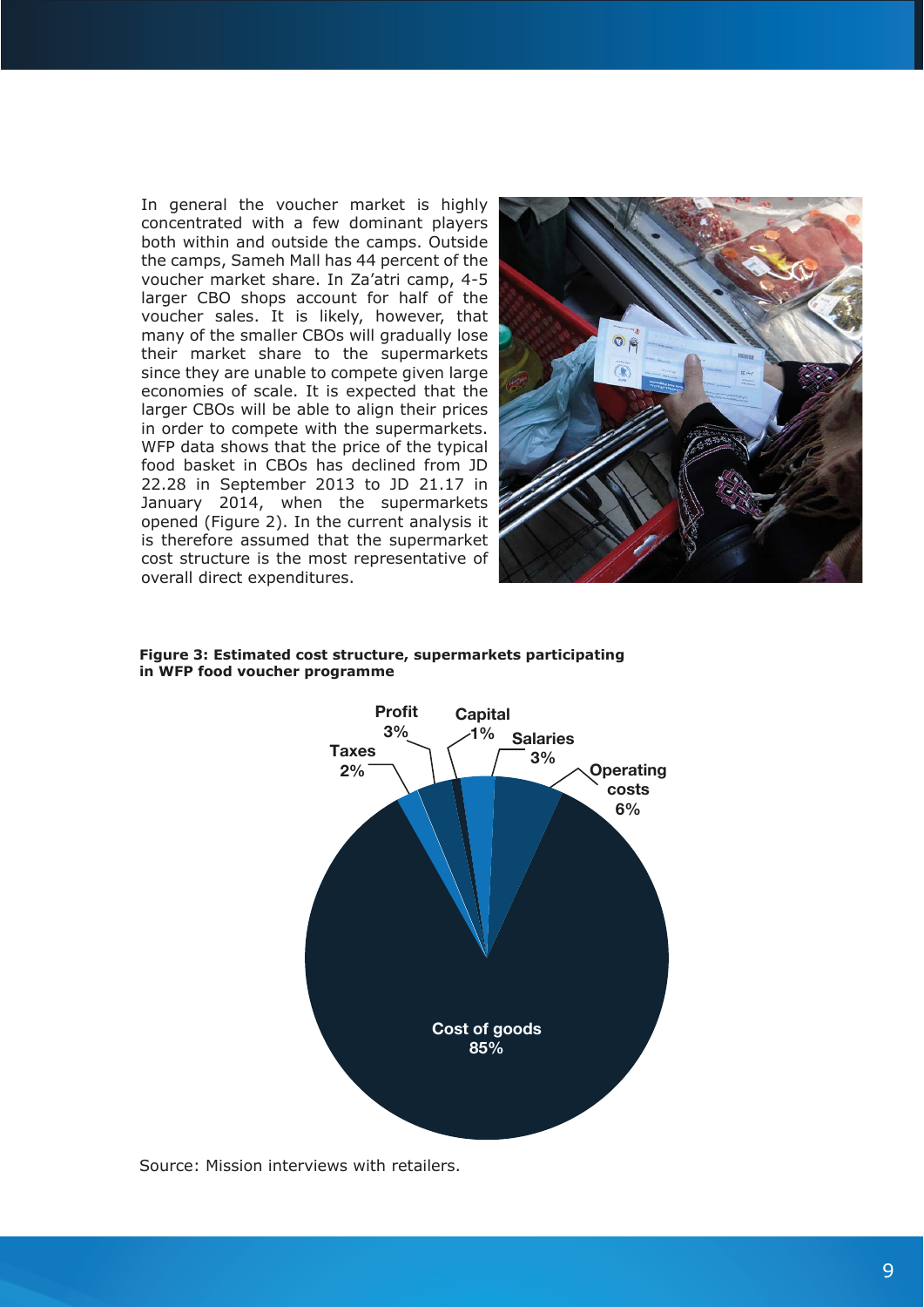# **Direct impacts**<sup>6</sup>

# **Item 1 - Capital expenditure: Some US\$ 2.45 million7 of new investment**

The retail outlets invested in the construction of shops and commodities to participate in the WFP voucher programme. It is estimated that CBO shops on average invested about JD 15,000 (US\$ 21,000) in order to build and equip their premises since they first opened in mid-2013. These shops were built with minimal investments, as they were temporary solutions at the launch of the programme in mid-2013. The total capital expenditure for CBO shops is estimated at JD0.24 million or the equivalent of JD125 per square meter of floor space. By contrast, the supermarkets in Za'atri invested between JD 0.7 million to 0.8 million (US\$1 million to 1.1 million) to construct new facilities that included tiled flooring, lighting, ventilation and refrigeration. For the two shops in Za'atri alone, capital investment costs were about JD 1.5 million (US\$2.1 million), equivalent to JD 1,250 per square metre, ten times the amount invested by the CBOs.

| Shop type               | <b>Capital expenditure</b><br>per shop<br>(JOD) | <b>Capital</b><br>expenditure<br>(JDD/m <sup>2</sup> ) | <b>Total capital</b><br>expenditure<br>(JOD million) |
|-------------------------|-------------------------------------------------|--------------------------------------------------------|------------------------------------------------------|
| CBOs, Za'atri           | 15,000                                          | 125                                                    | 0.24                                                 |
| Supermarkets in Za'atri | 700,000-800,000                                 | 1,250                                                  | 1.5                                                  |
| Local shops             | None                                            | 0                                                      | None                                                 |

#### **Table 2: Estimated capital expenditure for shops participating in the WFP voucher programme**

Source: Mission interviews and observation.

Overall, the voucher programme has led to additional capital expenditure of JOD1.75 million or US\$2.45 million. It is assumed that these investments will be amortized over 3 years. Assuming an annual voucher volume of US\$250 million, the direct capital expenditures represent 0.33 percent of total voucher transfer value over three years (capital expenditure of US\$ 2.45 million compared to a total turnover of US\$750 million). The two new supermarkets in Za'atri camp account for the lions' share of such investment.

#### **Item 2 - Employment: Up to 400 jobs created and USD\$7.5 million in annual wages**

The voucher programme has led to new jobs in all participating retail outlets in Za'atri camp. Each CBO shop has hired two to three full time employees resulting in 30 to 45 jobs and the two supermarkets have hired about 70 staff. Overall it seems the voucher programme has created somewhere around 100 jobs in Za'atri camp alone.

**<sup>6</sup> The figures provided in the following paragraphs illustrate the types of cost that shops faced at the time of this assessment.** Actual expenditure may vary considerably for specific shops. Modifications to the voucher programme, changes in international or local<br>food or fuel prices, the cost of electricity wages or taxes would change the breakdown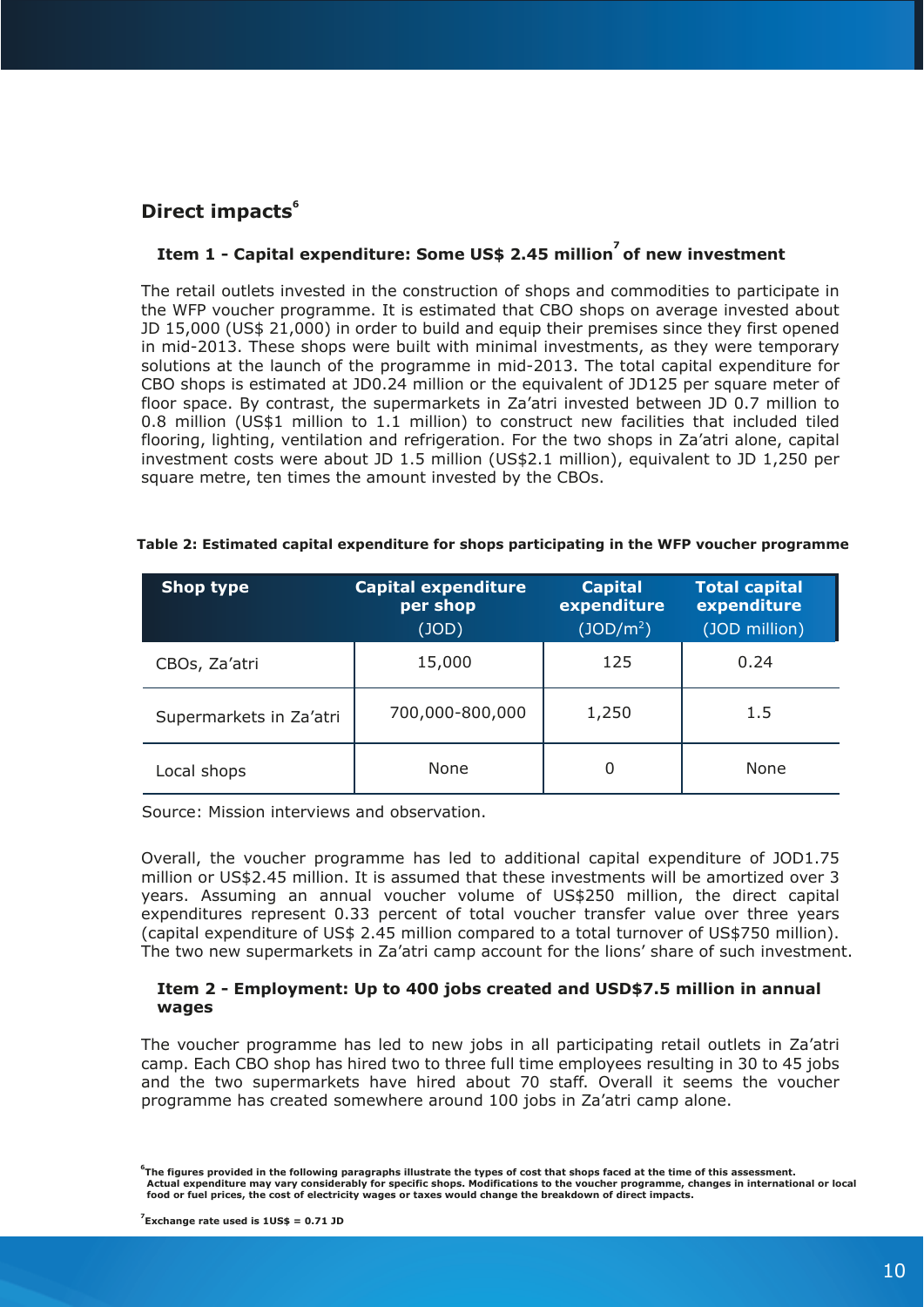In non-camp participating stores, managers chose to increase their staff in order to accommodate increased sales through the voucher programme. For instance, Sameh Mall, the leading chain with a 44 percent market share, increased its staffing count by 150, or 10 per cent. Also about 250-300 jobs were created in stores located in non-camp urban environments serving both refugees and the host communities. Overall the voucher programme has therefore created 350 to 400 jobs in Jordan.

According to information provided by the supermarkets, out of every dollar spent in the voucher programme three cents are for wages. This amounts to US\$7.5 million annually in wages paid by the retailers.

#### **Item 3 - Cost of goods sold in participating retail outlets: US\$213 million/year**

The commodity purchases made by the retail outlets constitute the largest secondary impact of the voucher programme. The cost of goods sold through the voucher programme represents 85 percent of total voucher revenue for the supermarkets. The wholesale costs of commodities for most super markets are relatively identical given the use of similar supply chains. The stocking costs for the smaller CBO shops are unclear but probably higher than the super markets due to economies of scale. Assuming a US\$250 million voucher transfer plan, retailers would spend 85 percent of that amount—some US\$213 million—to purchase wholesale food products from their suppliers.

Although Jordan imports virtually all of its cereal requirements, they are processed, milled, canned and packed locally. Much of the fresh foods that voucher recipients buy—such as poultry, eggs and vegetables—are produced locally. The indirect impacts of these purchases on the wider Jordanian economy are estimated in the following section of this report.

#### **Item 4 – Variable operating costs: US\$15 million/year**

Retailers' operating costs include expenses such as rent, utilities and maintenance. For each dollar spent by a beneficiary in a retail store, on average six cents are spent for variable operating costs. We may assume that operating costs are somewhat higher for the CBO shops due to their smaller size. At planned transfer levels, these operating costs amount to US\$ 15 million for 2014 (6 percent of US\$ 250 million).

### **Item 5 – Additional sales tax and income taxes: US\$5.9 million /year**

Jordanian authorities are receiving more in tax revenues due to the voucher programme. While many voucher-eligible commodities are tax exempt, some are assessed sales tax at four percent or higher rates. Generally, goods purchased through the voucher programme are taxed at an average of two percent. Each dollar spent on vouchers therefore produces two cents of additional sales tax receipts for Jordan. This equates to US\$5 million for 2014 (two percent of US\$250 million). Corporate profits are subject to a 20 percent income tax. Since profits are around six percent in supermarkets, this equates to a 0.012 percent of total voucher sales or US\$0.9 million for 2014. Overall, at its current size, the voucher programme is estimated to generate US\$5.9 million annually in additional taxes for the Jordanian authorities.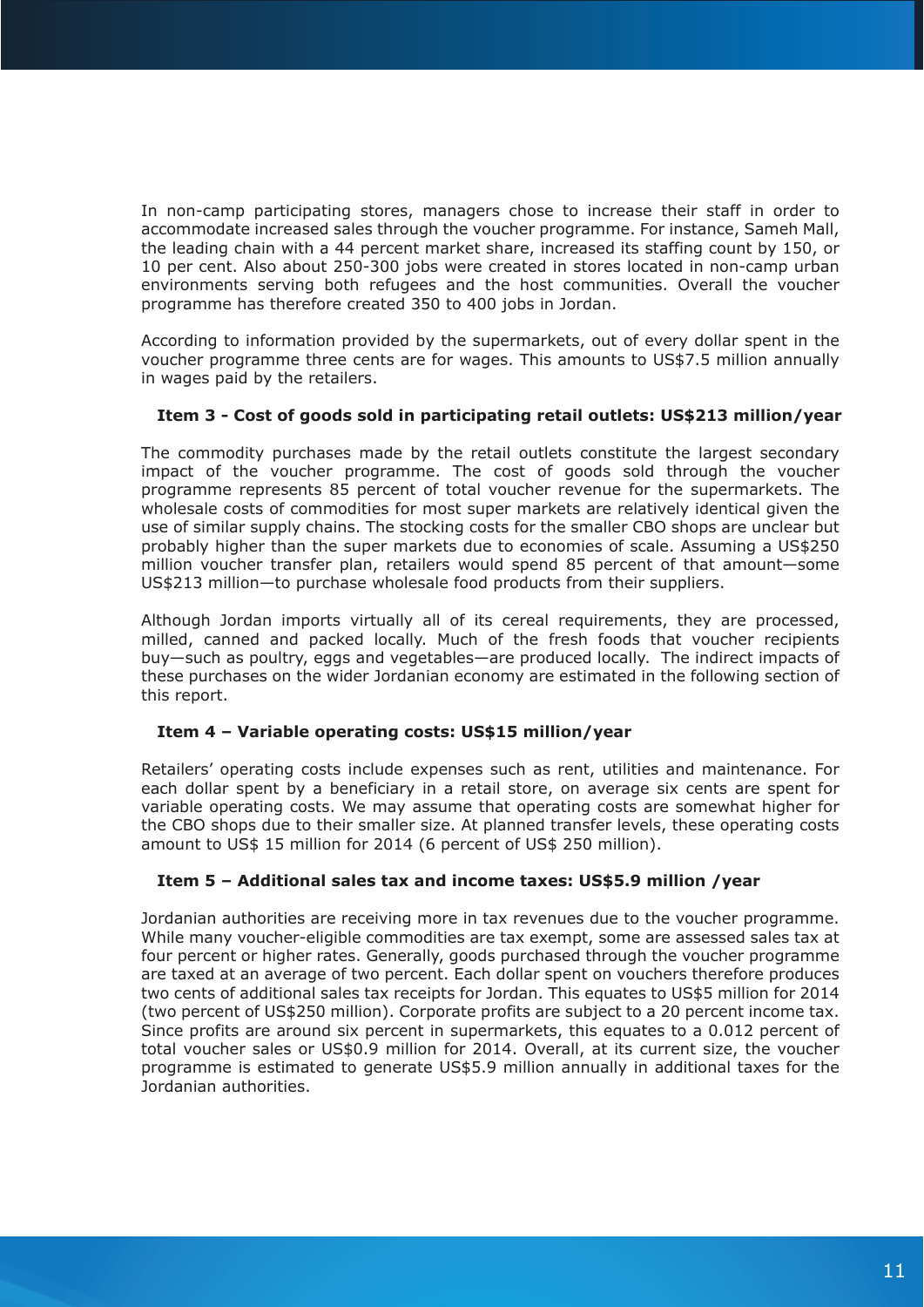#### **Summary: Direct effects analysis**

For every dollar spent by a voucher beneficiary, it is estimated that participating stores spend 85 cents on wholesale food purchases; six cents on operational costs; three cents on salaries for retail outlet staff; two cents on sales and income taxes and under one cent on capital expenditure.

| <b>Item</b>         | Rate per dollar<br>(rounded) | <b>Direct effect 2014 planned</b><br>voucher transfer<br>(US\$250 million) |
|---------------------|------------------------------|----------------------------------------------------------------------------|
| Capital expenditure | >0.01                        | 2.5                                                                        |
| <b>Salaries</b>     | 0.03                         | 7.5                                                                        |
| Operating costs     | 0.06                         | 15                                                                         |
| Cost of goods       | 0.85                         | 213                                                                        |
| Taxes               | 0.02                         | 5.9                                                                        |

**Table 3: Estimated direct effects of the voucher programme, per dollar and in aggregate**

Source: Mission interviews with retailers.

# **Box 2: Za'atri Camp: A vibrant economy.**

WFP's voucher programme is integrated with what has become an increasingly vibrant camp economy. The Champs-Elysees is the tongue-in-cheek term used to describe the main shopping thoroughfare in Za'atri camp. It's estimated that there are some 600 businesses, including shops, selling everything from food, fresh vegetables to bicycles and washing machines. Aid workers in the camp estimate that at least US\$8 million circulates through the camp's economy every month.

Considering this volume of activity, it seems clear that refugees have access to more than food vouchers. The money changers in Za'atri camp explained that the resources sustaining the camp economy are remittances sent from the Gulf, Europe and elsewhere as well as saving brought by the refugees themselves. Money transfers take place outside official banking channels, through an informal hawala system that involves a network of agents at sending and receiving locations. Money is not physically moved. There are 10 or so large hawala brokers in Za'atri camp, and many smaller ones. Za'atri residents returning to Syria sustain a demand for the Syrian pound, which has depreciated from 125 to 210 per Jordanian Dinar since last summer. New arrivals bring their savings in Syrian pounds, and exchange when they need Jordanian currency.

As the camp economy becomes even more sophisticated and important for refugees, it will become necessary to monitor how its performance is changing humanitarian needs and thereby creating opportunities to adjust WFP's response.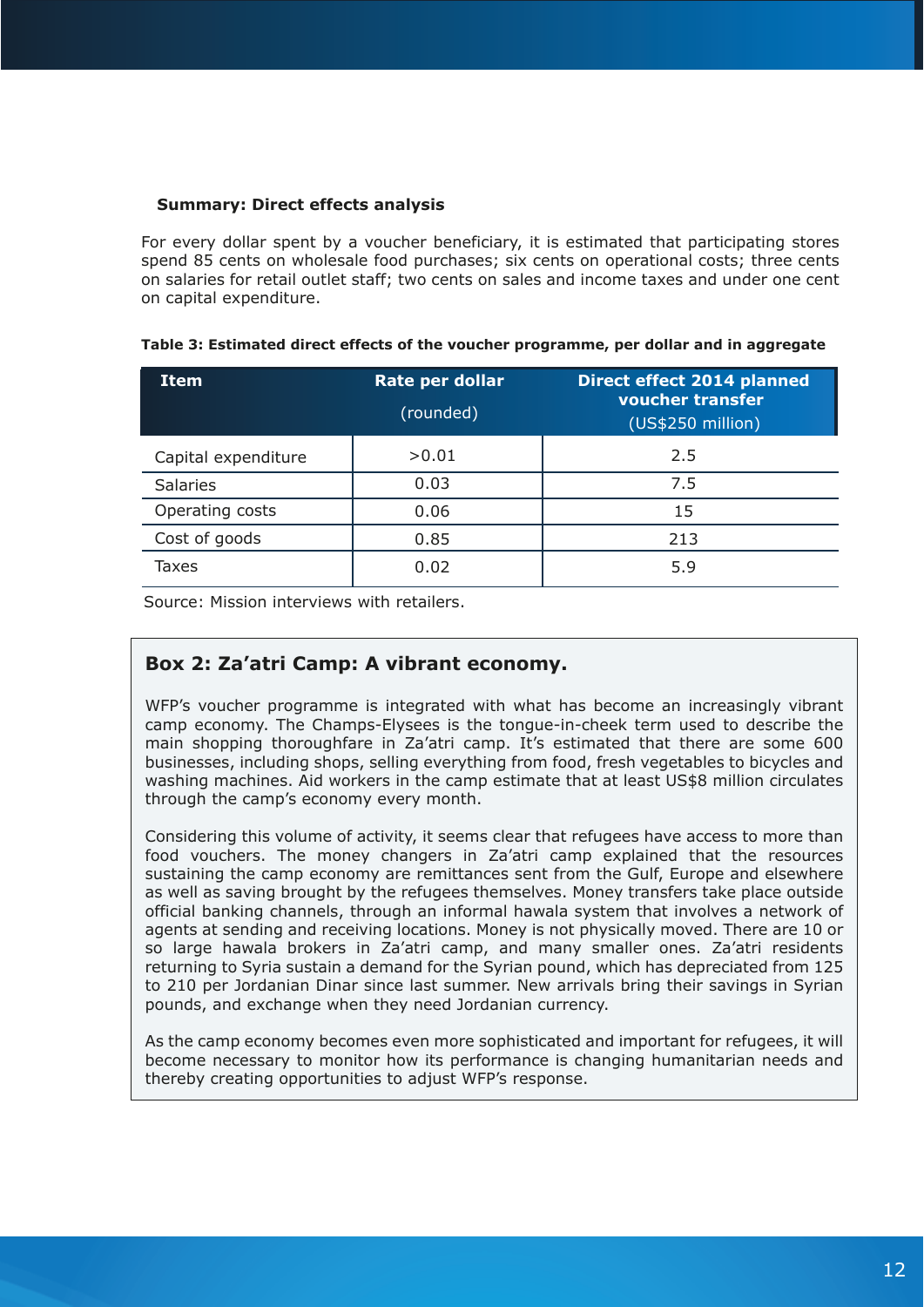# **Analysis of indirect effects: input-output model**

The analysis of indirect effects of food vouchers relies on an input-output model of the Jordanian economy. We use input-output tables produced by the Jordanian Department of Statistics of the Ministry of Planning. These tables outline the relationship between different sectors of the Jordanian economy, showing how much of one good is needed to produce another. This allows for the analysis of links between industries and estimation of inter-industry effects. In case of the voucher programme, we focus on analysing the food sector and its links with other relevant sectors to determine the multiplier effects.

In order to enable a clearer description of the predictive multipliers for the sectors covered by the voucher programme the 81 by 81 matrix developed by the Jordan Department of Statistics is simplified to 23 sectors. As the input-output tables date back from 2006 some imprecision in the estimates is likely. The table below outlines the main contributors to the food sector in Jordan.

| <b>Sector</b>                        | <b>Inputs to food</b><br>products | <b>Total industry</b><br>output |
|--------------------------------------|-----------------------------------|---------------------------------|
| Agriculture, Livestock & Fishing     | 466,654                           | 1,179,026.47                    |
| Oil, Gas, Mining & Quarrying         | 21,371                            | 540,398.22                      |
| Food Products - Manufacturing        | 215,625                           | 1,550,715.90                    |
| Drinks - Manufacturing               |                                   | 109,667.27                      |
| Tobacco, Textiles, Wood & Other      | 10,946                            | 1,496,327.11                    |
| Refinery & Refined products          | 30,885                            | 1,643,709.37                    |
| Other Manufacturing Industries       | 52,544                            | 2,520,312.82                    |
| Electricity & Water                  | 13,200                            | 598,452.32                      |
| Construction                         | 1,325                             | 3,098,974.89                    |
| <b>Hotels &amp; Restaurants</b>      | 49,113                            | 1,418,844.17                    |
| Road Transport                       | 570                               | 405,594.37                      |
| Road Transport                       | 22,441                            | 803,447.19                      |
| Rail, Pipeline, Sea Transport        | 460                               | 192,907.74                      |
| Air Transport                        |                                   | 530,232.76                      |
| Transport Services, & Storage        | 4,266                             | 198,770.59                      |
| Travel, Tour Operators Services      |                                   | 55,292.47                       |
| Post, Telecoms and Computers         | 2,359                             | 1,016,750.08                    |
| Banking, Finance & Business Services | 12,363                            | 1,172,236.57                    |
| Real estate                          | 6,295                             | 237,099.81                      |
| Ownership of Dwellings               |                                   | 975,408.63                      |
| <b>Education &amp; Health</b>        | 349                               | 1,480,980.73                    |
| Public Administration and Defense    | 1,074                             | 1,554,154.01                    |
| <b>Others Services</b>               | 4,627                             | 427,682.52                      |
| Total Intermediate Inputs            | 916,466                           | 23,206,986.02                   |

#### **Table 4: Economic activity supplying the food sector (JOD, thousands)**

Source: Department of Statistics (2006).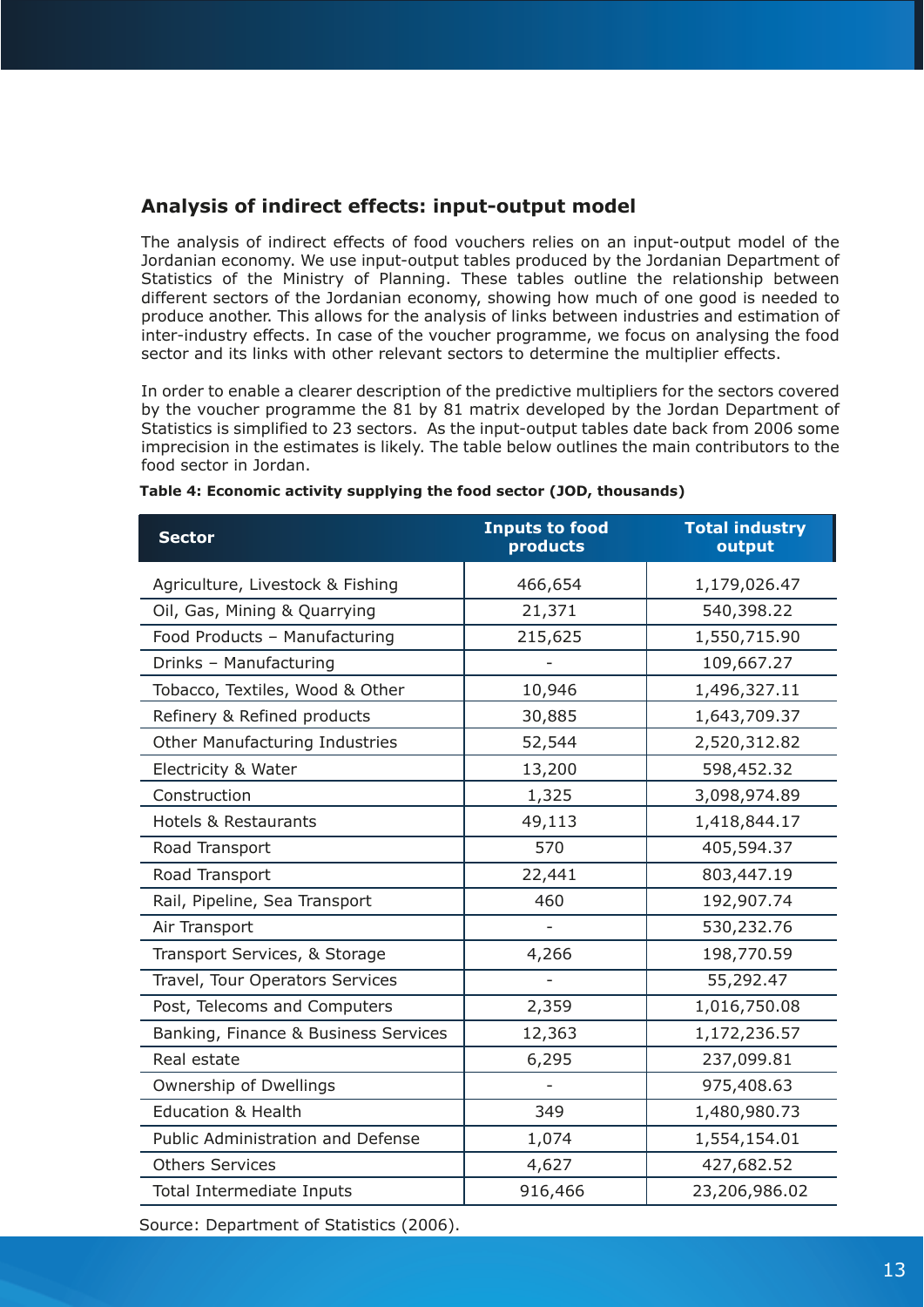The sectors that contribute the most inputs to the food products sector are 'agriculture, livestock and fishing' followed by the 'food products' sector itself. 'Other industries' and 'hotels and restaurants' are secondary sources of inputs to the food sector. The outputs of the food sector are inputs to itself and the 'hotels and restaurants' sector. Household consumption accounts for the bulk of final demand for the food sector.

# **3.1 Estimating the multipliers (Leontief inverse)**

We calculate the Leontief coefficients in order to identify a predictive multiplier—in essence the cross-sector effect of an increase in a single sector's output. These vectors are estimated on the basis of the Department of Statistics input-output tables. The Leontief inverse matrix is:

$$
X=(I-A)^{-1}
$$

where X is the output vector, I is an identity matrix and A the matrix of coefficients calculated from the input-output inter-industry matrix. The coefficients in the matrix A represent individual outputs for each of the 23 sectors as a share of total sector output. Output tables for coefficient matrix A and (I-A)-1 were calculated using Excel and STATA (Annexes 2 and 3).

In order to model the effect of the food voucher



programme, we assume that the programme's effects are channelled through both the agriculture and the food products sector. On the basis of WFP monitoring data , which offers a breakdown of beneficiary spending by food item, it could be assumed that the 35% of the expenditure accrues to the 'agriculture, livestock and fisheries' sector, while 65% accrues to the 'food products' sector. It is acknowledged that consumption patterns vary substantially due to seasonal effects; the predictive multipliers presented therefore represent a range of values for indirect programme effects.

Table 6 presents the multipliers for both sectors. Total multipliers vary from 1.019 for the 'agriculture, livestock and fisheries sector' to 1.234 for the 'food products' sector. This suggests that a WFP transfer of US\$ 250m in food vouchers would lead to indirect effects of US\$ 255 to US\$ 308m through the Jordanian economy.

As expected, the indirect effects of activity in the food sector – and therefore of the additional demand provided by the food voucher programme - mostly accrue to the 'agriculture, livestock and fishing', 'food products' and 'other manufacturing industries' sectors, which, combined, account for two-thirds of the estimated indirect effects.

**<sup>8</sup> A similar method is used in USAID (2013) Impact of Tourism in Jordan. http://www.siyaha.org/sites/default/files/Documents/Report.pdf**

**<sup>9</sup> WFP monitoring data from July 2013.**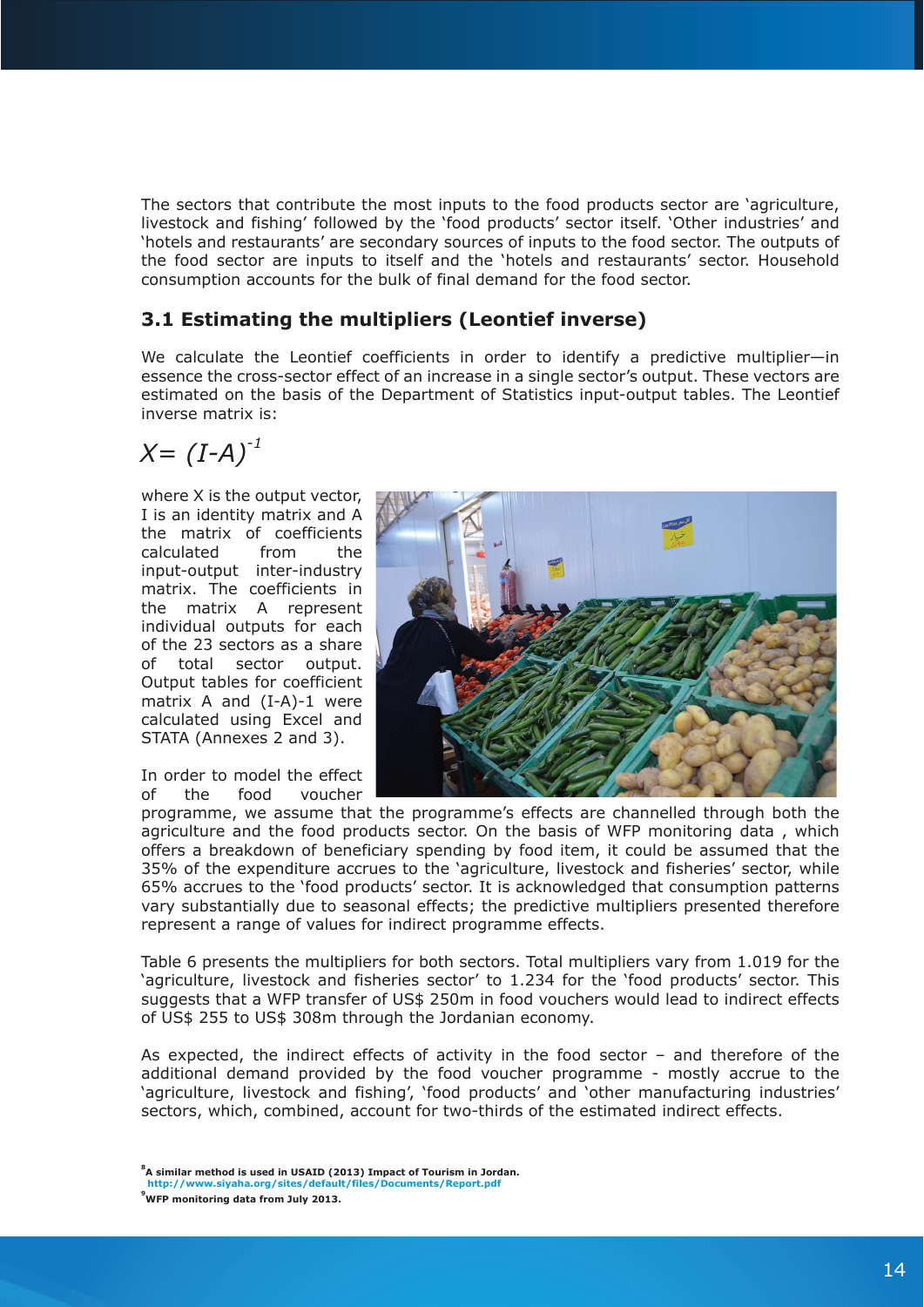|                                      | <b>Agriculture, Livestock</b><br>& Fishingproducts | <b>Food Products</b><br>- Manufacturing |
|--------------------------------------|----------------------------------------------------|-----------------------------------------|
| Agriculture, Livestock & Fishing     | 0.3423                                             | 0.4700                                  |
| Oil, Gas, Mining & Quarrying         | 0.0956                                             | 0.1001                                  |
| Food Products - Manufacturing        | 0.0515                                             | 0.1803                                  |
| Drinks - Manufacturing               | 0.0001                                             | 0.0001                                  |
| Tobacco, Textiles, Wood & Other      | 0.0124                                             | 0.0215                                  |
| Refinery & Refined products          | 0.0815                                             | 0.0750                                  |
| Other Manufacturing Industries       | 0.1982                                             | 0.1499                                  |
| Electricity & Water                  | 0.0450                                             | 0.0351                                  |
| Construction                         | 0.0283                                             | 0.0119                                  |
| Trade                                | 0.0411                                             | 0.0565                                  |
| Hotels & restaurants                 | 0.0008                                             | 0.0013                                  |
| Road Transport                       | 0.0280                                             | 0.0349                                  |
| Rail, Pipeline, Sea Transport        | 0.0099                                             | 0.0080                                  |
| Air Transport                        | 0.0011                                             | 0.0011                                  |
| Transport Services, & Storage        | 0.0182                                             | 0.0163                                  |
| Travel, Tour Operators Services      | 0.0000                                             | 0.0000                                  |
| Post, Telecoms and Computers         | 0.0072                                             | 0.0077                                  |
| Banking, Finance & Business Services | 0.0376                                             | 0.0345                                  |
| Real estate                          | 0.0065                                             | 0.0121                                  |
| Ownership of Dwellings               | 0.0000                                             | 0.0000                                  |
| <b>Education &amp; Health</b>        | 0.0024                                             | 0.0017                                  |
| Public Administration and Defense    | 0.0002                                             | 0.0009                                  |
| <b>Others Services</b>               | 0.0120                                             | 0.0150                                  |
| <b>Total</b>                         | 1.0199                                             | 1.2339                                  |

#### **Table 5: Multipliers for the agriculture, livestock and fishing sector and food products sector.**

Source: Derived from DoS tables.

### **Discussion: the food voucher programme in perspective**

The results presented above offer estimates of the direct and indirect economic impacts of the food voucher programme. We continue the discussion by considering the programme's effects on supply responsiveness—an important issue considering the sheer size of the additional food demand generated by the arrival of large numbers of Syrian refugees.

### **Supply-side effects**

The arrival of large number of Syrian refugees has led to an increase in aggregate demand for food in Jordan. The inflow amounts to a nine percent increase in the Jordanian population (REACH, 2014). It is possible to estimate aggregate quantities on the basis of per capita food consumption in Syria (Table 7).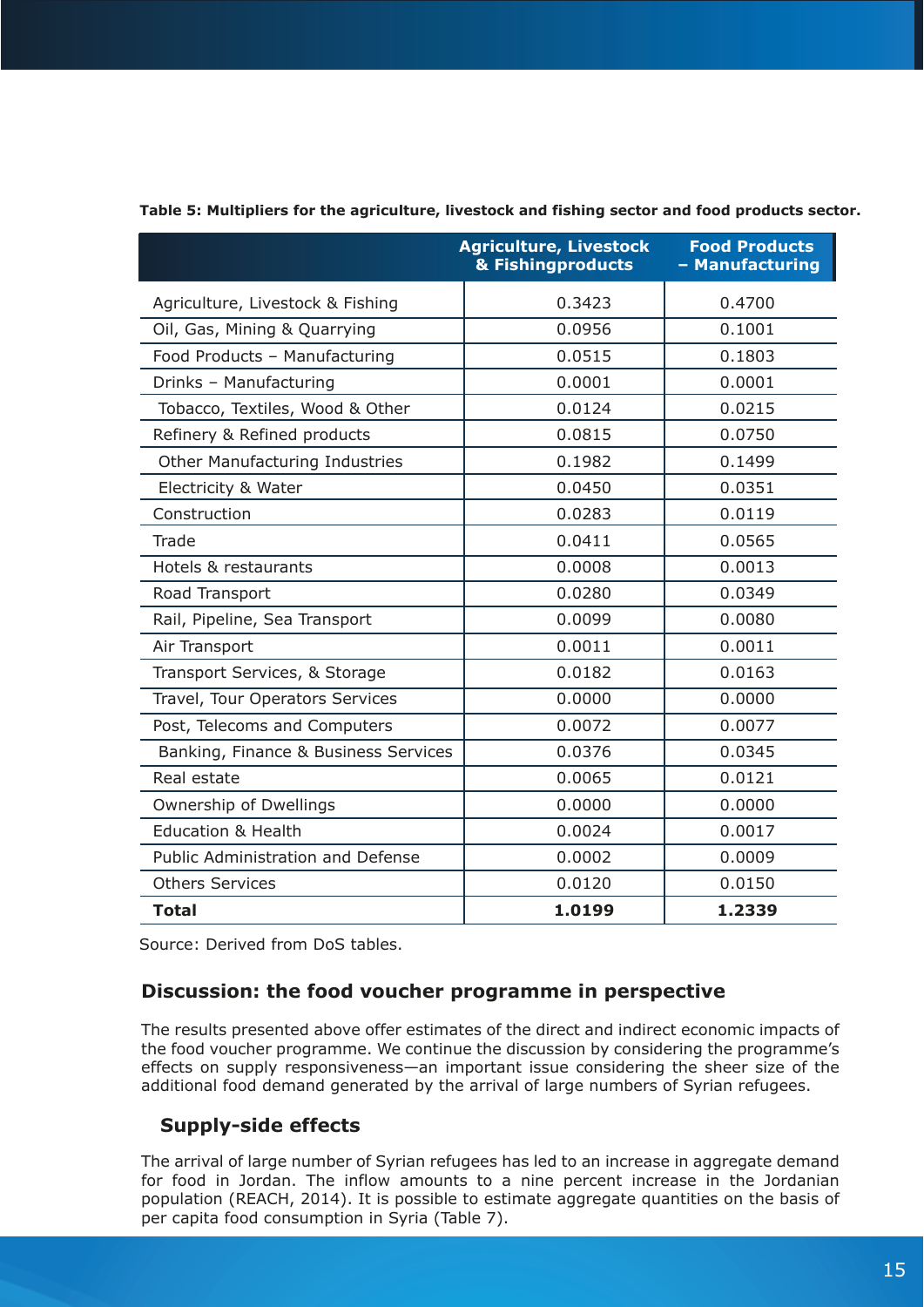| <b>Country</b> | Potatoes Rice Sugar Wheat Fruits Pulses |       |       |       |       |      | Vegetable<br>oil |
|----------------|-----------------------------------------|-------|-------|-------|-------|------|------------------|
| Jordan         | 23.56                                   | 24.68 | 42.24 | 137.4 | 53.02 | 7.9  | 18.5             |
| Syria          | 26.68                                   |       | 37.08 | 161.3 | 99.24 | 7.58 | 18.1             |

#### **Table 6: Per capita consumption, 2005-2009 (kg/person/year)**

Source: FAOSTAT (FAO).

Assuming that Syrian refugees' per capita consumption has not changed, the additional demand for 571,000 refugees amounts to 206,000 tons of food. Wheat and rice alone account for the bulk of the increase in volume.

#### **Table 7: Increase in food demand (tons/year)**

|                       |                                               |  |  | Scenario Potatoes Rice Sugar Wheat Fruits Pulses Vegetable Total |          |
|-----------------------|-----------------------------------------------|--|--|------------------------------------------------------------------|----------|
| $571,000$<br>refugees | $15,234$   6,338 21,173 92,102 56,666   4,328 |  |  | 10,335                                                           | 206, 177 |

Source: Derived from FAOSTAT (FAO).

Overall, the Jordanian economy has adjusted well to the increased demand. According to the World Bank, price inflation has varied from 4.4 to 5 percent over the past three years. Retailers and government officials interviewed during this study emphasized that the Jordanian market was generally able to meet the increased demand emanating from Syrian refugees. <sup>10</sup>Although the market's ability to respond well to increased demand is primarily due to well established supply chain and trading capacity, the choice to implement vouchers rather than cash assistance, also played a role in dampening inflationary pressures.

Arguably the arrival of international supermarkets with competitive prices and high quality standards was facilitated by the voucher programme. The voucher programme gave retailers the confidence to undertake substantial capital investments at their own risk in developing these markets (see section 1). The construction of two new large supermarket facilities in Za'atri camp was made possible potentially due to the guarantees associated with the food voucher programme ensuring direct customers for pre-identified, specific outlets for a set list of food items. Those who made these investments assume that the food voucher programme would be in place for at least three years with break-even point occurring only in the second year of the operation. Considering the large uncertainties associated with the conflict in Syria and consequent displacement and political risks, it is far from obvious that such investments would have taken place in the absence of a voucher based assistance programme.

**10The exception to the trend seems to have been eggs, with a shortage reported in early 2014. The existence of an import ban on eggs and the cold snap in December 2013 might have contributed to low supply responsiveness for this item.**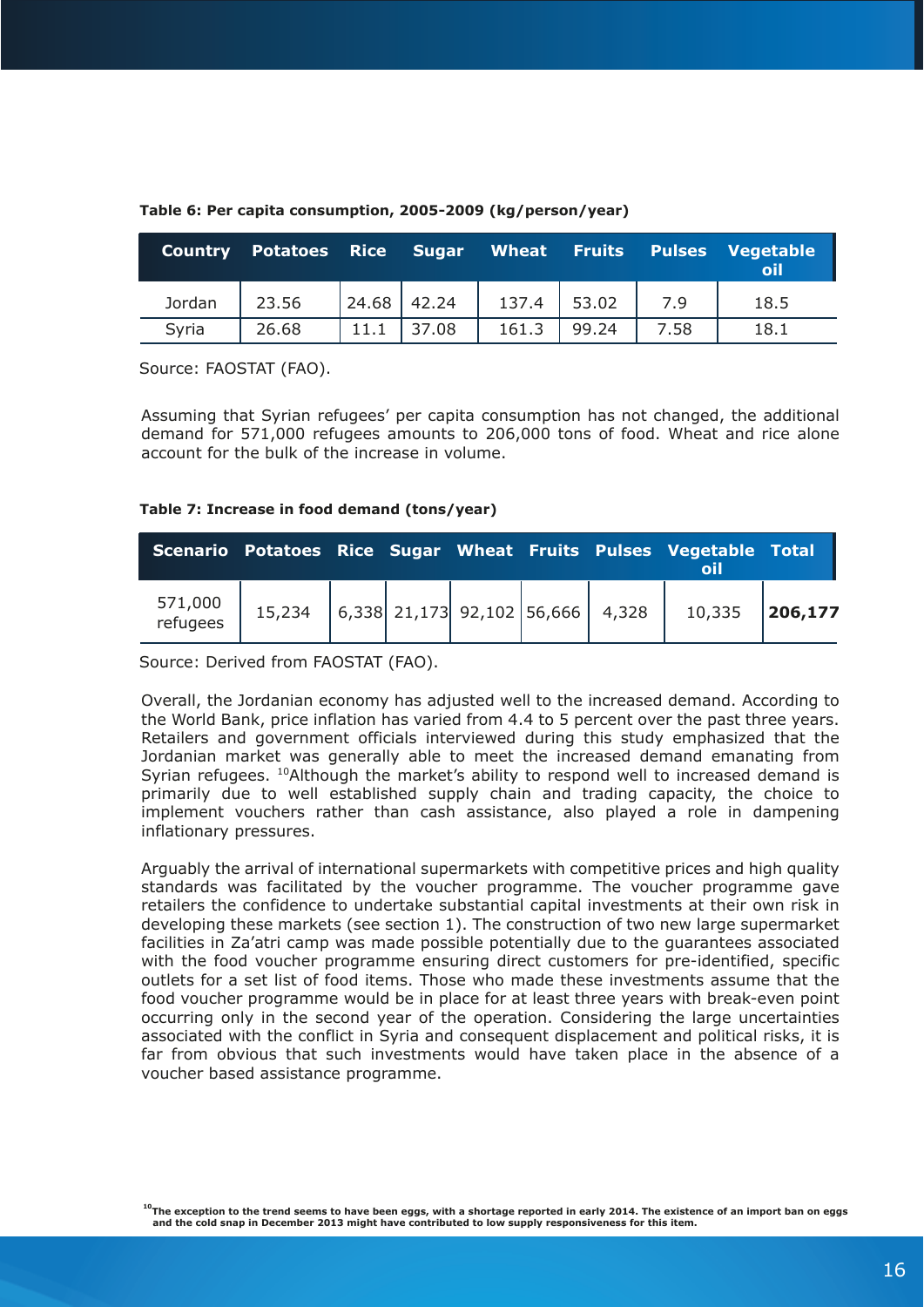In the counterfactual of a cash-based response, it is unlikely that the observed multi-million-dollar investments in dedicated retail capacity would have occurred. The markets would probably have looked very different to what they do today. Outlets such as the relatively more inefficient CBO shops, with shorter supply chains, less choices and higher prices would have dominated. The refugee purchasing power would have reduced particularly in the camp environment with restrictions on refugee movements outside the camp.

Value based food vouchers are essentially an income transfer with the additional benefit of ensuring that refugees have guaranteed access to appropriate food products in sufficient quantities and at reasonable prices.

The retail food prices outside the camps are the same between participating and non-participating stores. This is an indication that the voucher programme has not distorted prices and caused inflationary pressures that would have penalized both the refugees and resident populations.

# **Outlook and conclusions**

As the assistance to the Syrian refugees in Jordan enters its fourth year, the debate about the response has evolved to cover economic, market and livelihood issues. The National Resilience Plan embodies each agency's willingness to anchor the crisis response in the broader context of the host country's economic and social fabric. As emphasized by REACH (2014), the response to the Syrian crisis should be considered 'as part of a wider agenda of addressing structural vulnerabilities in Jordan, to strengthen social cohesion and resilience of host communities'.

The primary objective of WFP's assistance to Syrian refugees is to save lives. This paper has shown that WFP can save lives through the provision of food voucher, while also creating substantial economic benefits to the Jordanian economy. The food voucher programme provides a boost at a time when the country faces headwinds due to muted global economic activity, regional uncertainties and lower demand in an overall context of fiscal retrenchment. Food vouchers are an especially attractive option due to their positive economic effects in relevant sectors. The additional investments that supermarkets have made under this programme would not have been possible had WFP opted for cash transfers. These findings support the move to food-voucher assistance in the Jordanian context, where markets are responsive to changes in demand. WFP's strategy is in line with the NRP.

It is also fair to ask whether the multipliers of an in-kind food assistance programme would be similar to a voucher programme. Although this question was not specifically addressed in this study it is clear that positive multiplier effects on the local economy would be limited in case of in-kind food assistance. While in-kind assistance would benefit the commerce and transport sector the secondary benefits for the local food and agriculture systems and the importers and distributors in the national food sector would be limited. It would also mean that beneficiaries have less control on their food choices. Therefore, the direct and indirect economic benefits of the food voucher programme are substantially more than in-kind food assistance.

Jordan has a history of welcoming refugees dating back several decades. It is clear that Syrian crisis has had a significant impact on the Jordanian economy and infrastructure. Yet substantial amounts of humanitarian assistance; resilience of the Syrian people in setting up new businesses and skilled employment opportunities; and substantial remittance inflows are some of the positives that may dampen the significant blow to the Jordanian economy. These factors merit serious discussion which is beyond the scope of the current study.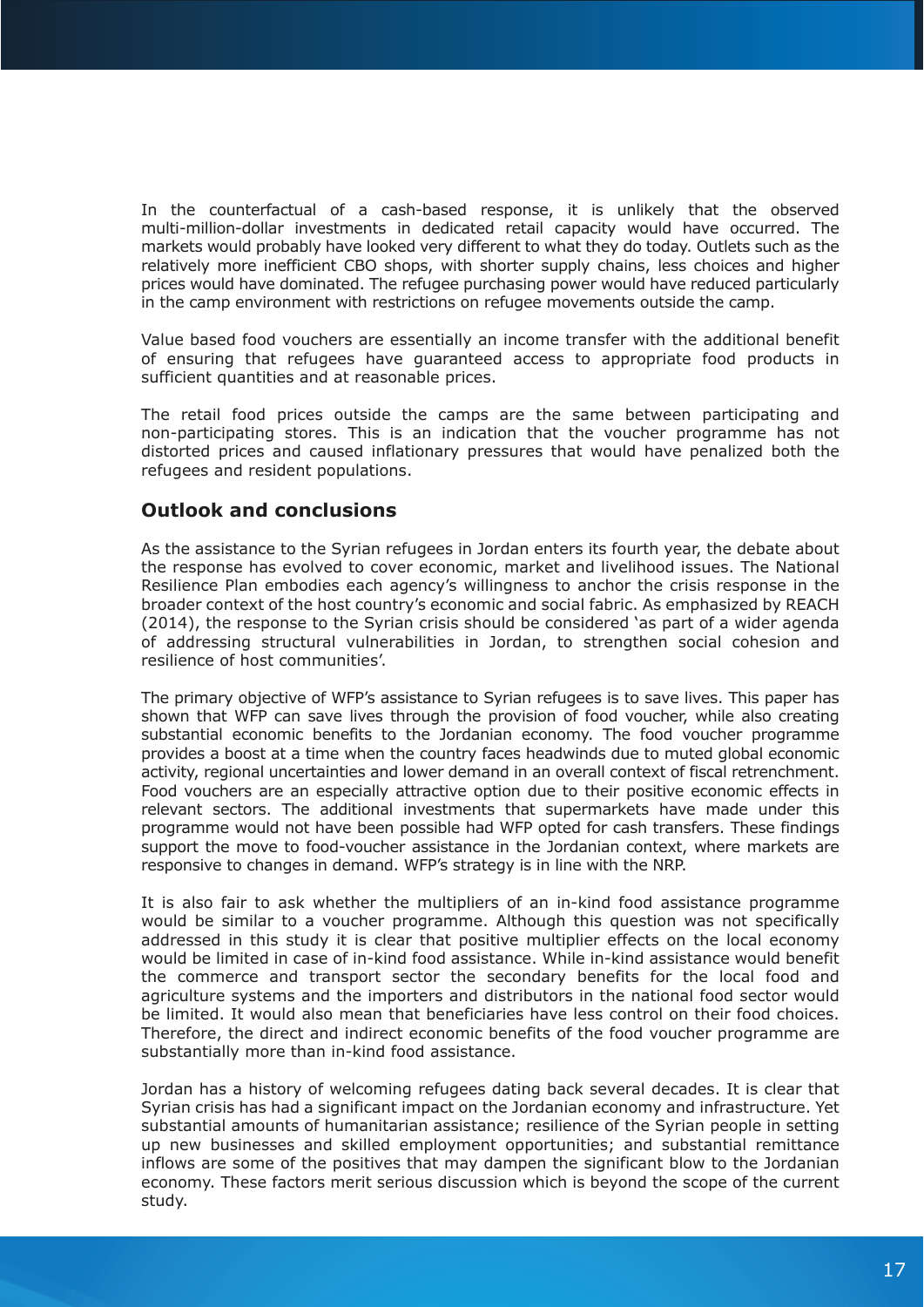# **Recommendations**

- Recommendation 1: Promote competition between retailers. Competition between different retail outlets, particularly in refugee camps, will lead to better products and lower prices for food voucher recipients. Refugees should therefore be encouraged to use their vouchers at the outlets of their choice without pressure from the CBO shops. As they seek the best bargains, we can expect the less competitive shops to lose market share for the benefit of the camp based refugee population. The full scale rollout of the e-voucher will simplify voucher distribution procedures for the beneficiaries and minimize administrative costs. Zyck and Armstrong (2014) also offer this recommendation to encourage competition among businesses operating in the camp.
- Recommendation 2: Minimize uncertainty whenever possible. The supermarkets have made capital investments that need to be recouped over 3 to 5 years. Ensuring a stable, predictable and transparent environment for retailers will allow them to continue providing refugees with quality goods at competitive prices, and continuing investing as required. It will be important for retailers to be appraised in advance of any changes in voucher transfer amounts or possible pipeline breaks.
- Recommendation 3: Negotiate a discount. WFP has paved the way for the supermarkets to access an entirely new clientele which goes beyond the voucher recipients. Therefore, WFP should negotiate a rebate on the face value of the vouchers. More specifically, WFP should pay less than the face value of the voucher given that the supermarkets also have access to the bustling remittance based camp population.
- Recommendation 4: Encourage competitiveness. WFP has expressed preference for more locally produced commodities which could sometimes mean higher prices for the beneficiaries. It may be prudent to not overly steer demand towards localized commodity origins and directly influence business supply chain decisions. If WFP places too many restrictions on the use of the vouchers, beneficiaries or retailers will have an incentive to monetize.



- Recommendation 5: Build knowledge. WFP should consider carrying out an evaluation of the community projects implemented by CBOs in order to better establish their impacts.
- Recommendation 6: Develop guidelines. The food voucher model implemented in Jordan has a much wider appeal for middle income countries with well-established market infrastructure. It is highly advisable to document and disseminate guidelines on establishing food voucher programmes embedded in the Jordanian experience.
- Recommendation 7: Promote understanding. Like cash, "value" based vouchers are an income transfer. Yet they are more market friendly and they minimize uncertainty for the retailers and consumers alike. Vouchers give retailers the time and confidence to expand operations to ensure that excess refugee demand is met systematically with more choices, good quality and competitive prices and without creating inflationary pressures for refugees and residents alike.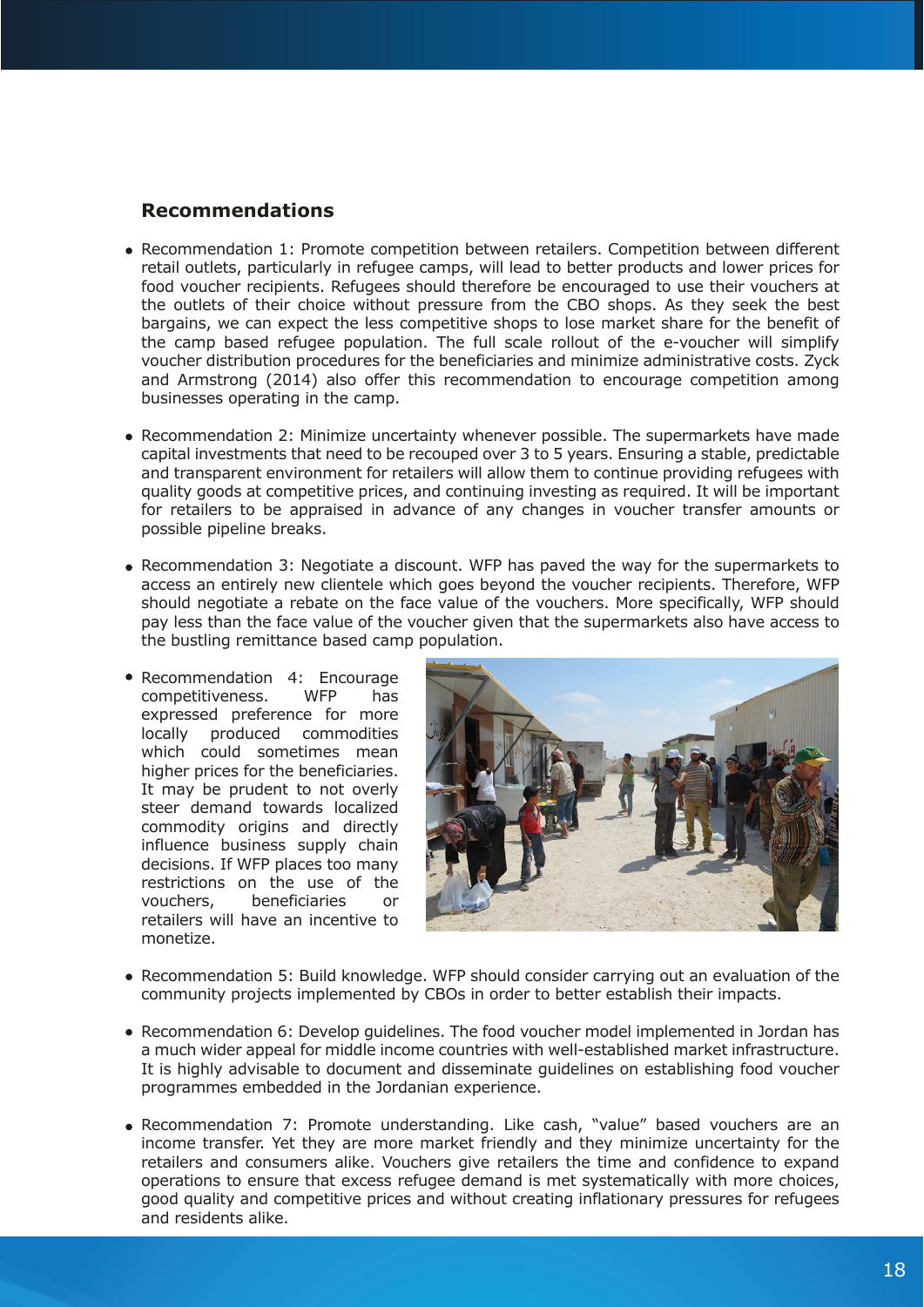# **References**

Economist Intelligence Unit (2014). Country Report. Jordan. February 2014

FAO (2014) FAOSTAT. faostat.fao.org

REACH (2014). Evaluating the Effect of the Syrian Refugee Crisis on Stability and Resilience in Jordanian Host Communities. Preliminary Impact Assessment

UN (2013) Syria 2014 Regional Response Plan. http://www.unhcr.org/syriarrp6/

UN/HCSP (2014) National Resilience Plan. Forthcoming.

USAID (2013) Impact of Tourism in Jordan. http://www.siyaha.org/sites/default/files/Documents/Report.pdf

World Bank. World Development Indicators (2014). http://data.worldbank.org/data-catalog/world-development-indicators

Zyck, A. and Armstrong, J. (2014) Humanitarian crises, emergency preparedness and response: the role of business and the private sector - Jordan case study. http://www.odi.org.uk/publications/8147-jordan-private-sector-humanitarian-aid-refugee